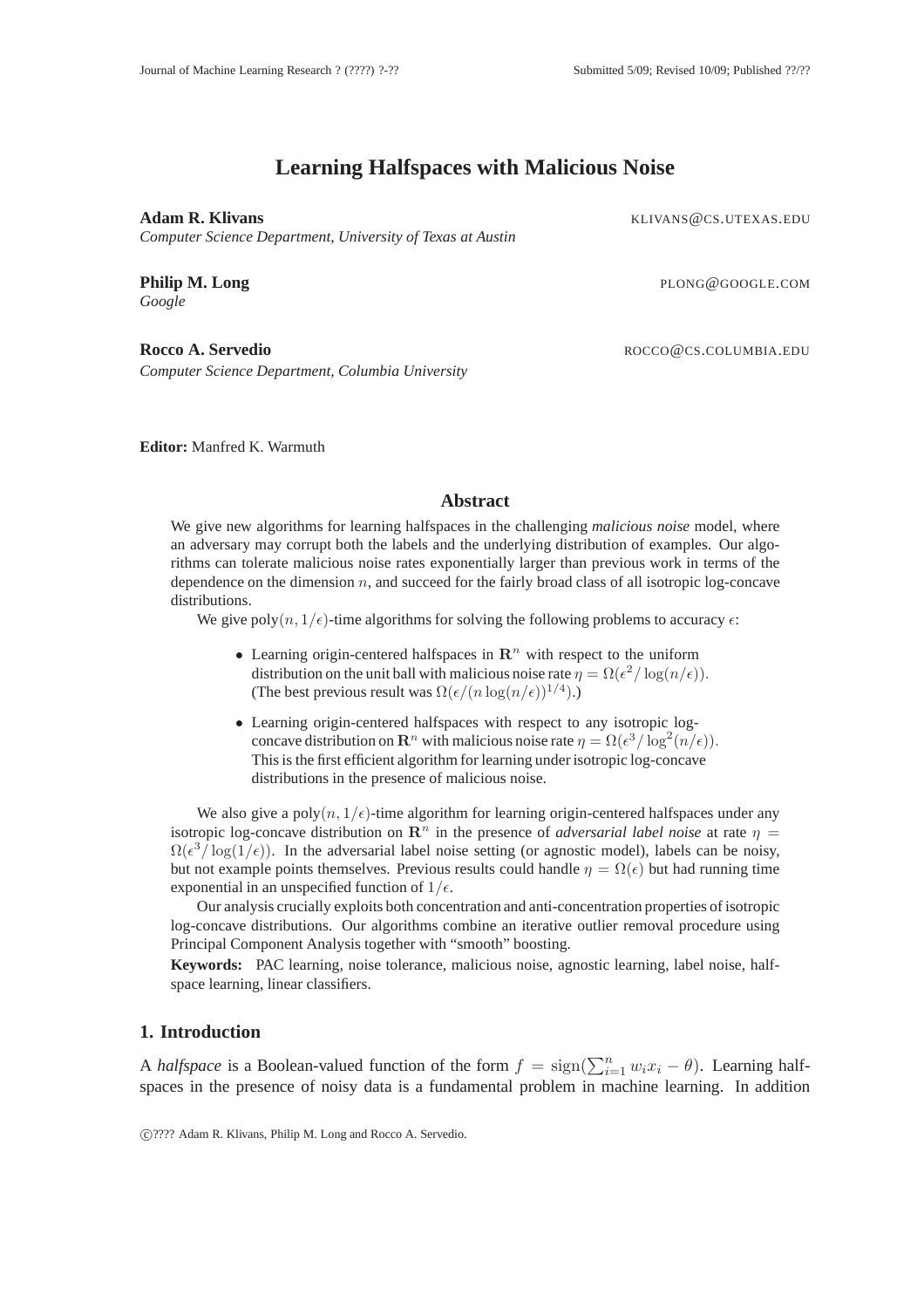to its practical relevance, the problem has connections to many well-studied topics such as kernel methods (Shawe-Taylor and Cristianini, 2000), cryptographic hardness of learning (Klivans and Sherstov, 2006), hardness of approximation (Feldman et al., 2006; Guruswami and Raghavendra, 2006), learning Boolean circuits (Blum et al., 1997), and additive/multiplicative update learning algorithms (Littlestone, 1991; Freund and Schapire, 1999).

Learning an unknown halfspace from correctly labeled (non-noisy) examples is one of the bestunderstood problems in learning theory, with work dating back to the famous Perceptron algorithm of the 1950s (Rosenblatt, 1958) and a range of efficient algorithms known for different settings (Novikoff, 1962; Littlestone, 1987; Blumer et al., 1989; Maass and Turan, 1994). Much less is known, however, about the more difficult problem of learning halfspaces in the presence of noise.

Important progress was made by Blum *et al.* (Blum et al., 1997) who gave a polynomial-time algorithm for learning a halfspace under *classification noise*. In this model each label is flipped independently with some fixed probability; the noise does not affect the actual example points themselves, which are generated according to an arbitrary probability distribution over  $\mathbb{R}^n$ .

In the current paper we consider a much more challenging *malicious noise* model. In this model, introduced by Valiant (1985) (see also (Kearns and Li, 1993)), there is an unknown target function f and distribution  $D$  over examples. Each time the learner receives an example, independently with probability  $1 - \eta$  it is drawn from D and labeled correctly according to f, but with probability  $\eta$  it is an arbitrary pair  $(x, y)$  which may be generated by an omniscient adversary. The parameter  $\eta$  is known as the "noise rate."

Malicious noise is a notoriously difficult model with few positive results. It was already shown by Kearns and Li (1993) that for essentially all concept classes, it is information-theoretically impossible to learn to accuracy  $1 - \epsilon$  if the noise rate  $\eta$  is greater than  $\epsilon/(1 + \epsilon)$ . Indeed, known algorithms for learning halfspaces (Servedio, 2003; Kalai et al., 2008) or even simpler target functions (Mansour and Parnas, 1998) with malicious noise typically make strong assumptions about the underlying distribution D, and can learn to accuracy  $1 - \epsilon$  only for noise rates  $\eta$  much smaller than  $\epsilon$ . We describe the most closely related work that we know of in Section 1.2.

In this paper we consider learning under the uniform distribution on the unit ball in  $\mathbb{R}^n$ , and more generally under any isotropic log-concave distribution. The latter is a fairly broad class of distributions that includes spherical Gaussians and uniform distributions over a wide range of convex sets. Our algorithms can learn from malicious noise rates that are quite high, as we now describe.

#### **1.1 Main Results**

Our first result is an algorithm for learning halfspaces in the malicious noise model with respect to the uniform distribution on the  $n$ -dimensional unit ball:

**Theorem 1** *There is a* poly $(n, 1/\epsilon)$ *-time algorithm that learns origin-centered halfspaces to accuracy* 1 −  $\epsilon$  *with respect to the uniform distribution on the unit ball in n dimensions in the presence of malicious noise at rate*  $\eta = \Omega(\epsilon^2/\log(n/\epsilon)).$ 

The condition on  $\eta$  is expressed using  $\Omega$  and not O because we are showing that a weak upper bound on the noise rate suffices to achieve accuracy  $1 - \epsilon$ .

Via a more sophisticated algorithm, we can learn in the presence of malicious noise under any isotropic log-concave distribution: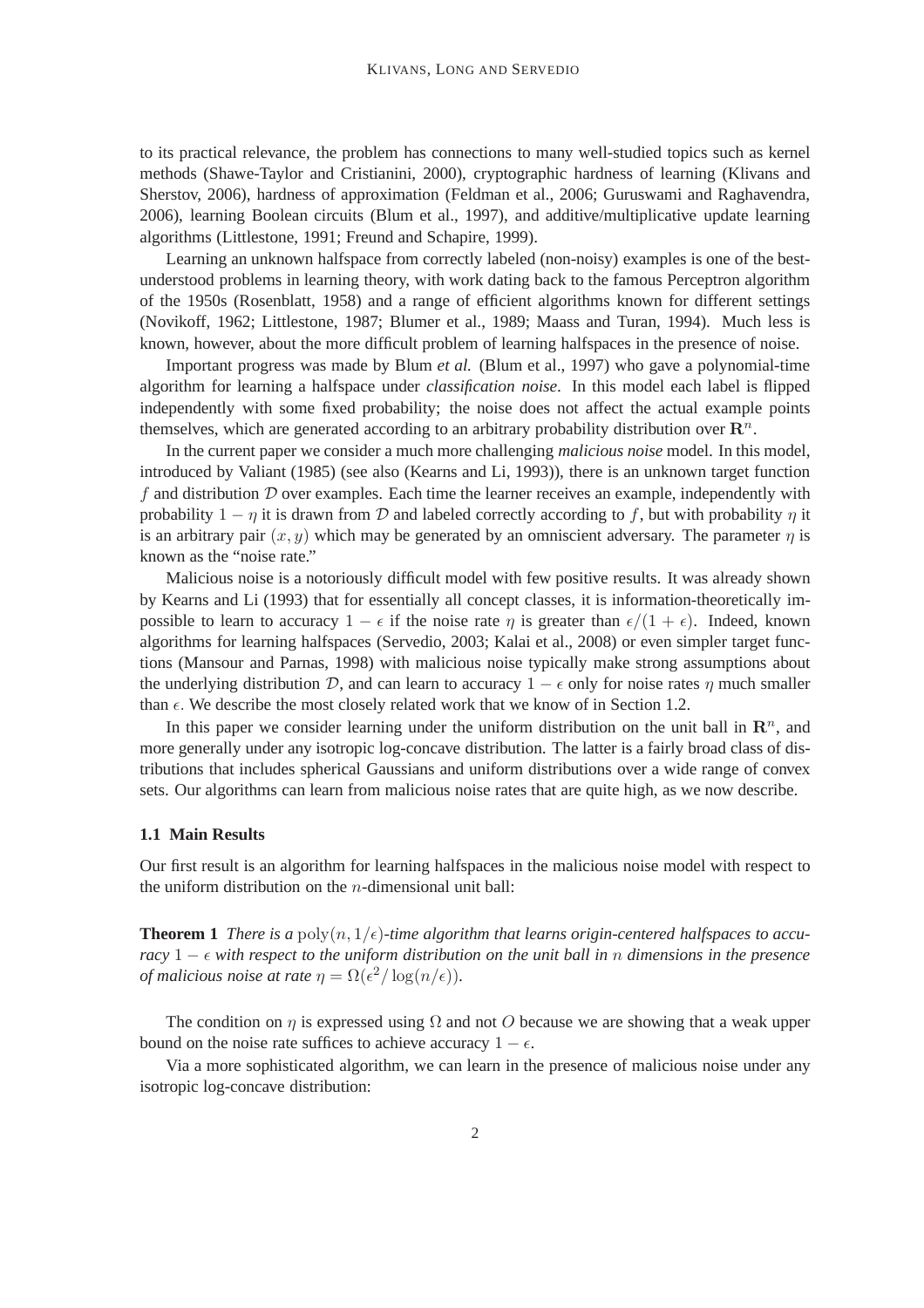**Theorem 2** *There is a* poly $(n, 1/\epsilon)$ *-time algorithm that learns origin-centered halfspaces to accuracy*  $1 - \epsilon$  *with respect to any isotropic log-concave distribution over*  $\mathbb{R}^n$  *and can tolerate malicious noise at rate*  $\eta = \Omega(\epsilon^3/\log^2(n/\epsilon)).$ 

We are not aware of any previous polynomial-time algorithms for learning under isotropic logconcave distributions in the presence of malicious noise.

Finally, we also consider a related noise model known as *adversarial label noise*. In this model there is a fixed probability distribution P over  $\mathbb{R}^n \times \{-1, 1\}$  (i.e., over labeled examples) for which a 1  $\eta$  fraction of draws are labeled according to an unknown halfspace. The marginal distribution over  $\mathbb{R}^n$  is assumed to be isotropic log-concave; so the idea is that an "adversary" chooses an  $\eta$  fraction of examples to mislabel, but unlike the malicious noise model she cannot change the (isotropic log-concave) distribution of the actual example points in  $\mathbb{R}^n$ . Learning with adversarial label noise is clearly harder than with independent misclassification noise – the ability to choose which labels to corrupt allows the adversary to coordinate their effects to an extent.

For the adversarial label noise model we prove:

**Theorem 3** *There is a* poly $(n, 1/\epsilon)$ *-time algorithm that learns origin-centered halfspaces to accuracy*  $1 - \epsilon$  *with respect to any isotropic log-concave distribution over*  $\mathbb{R}^n$  *and can tolerate adversarial label noise at rate*  $\eta = \Omega(\epsilon^3/\log(1/\epsilon)).$ 

#### **1.2 Previous Work**

**Malicious noise.** General-purpose tools developed by Kearns and Li (1993) (see also (Kearns et al., 1994)) directly imply that halfspaces can be learned for any distribution over the domain in randomized poly $(n,1/\epsilon)$  time with malicious noise at a rate  $\Omega(\epsilon/n)$ ; the algorithm repeatedly picks a random subsample of the training data, hoping to miss all the noisy examples. Kannan (see Arora et al. (1993)) devised a deterministic algorithm with a  $\Omega(\epsilon/n)$  bound that repeatedly exploits Helly's Theorem to find a group of  $n + 1$  examples that includes a noisy example, then removes the group. Kalai et al. (2008) showed that the poly $(n,1/\epsilon)$ -time averaging algorithm (Servedio, 2001) tolerates noise at a rate  $\Omega(\epsilon/\sqrt{n})$  when the distribution is uniform. They also described an improvement to  $\tilde{\Omega}(\epsilon/n^{1/4})$  based on the observation that uniform examples will tend to be well-separated, so that pairs of examples that are too close to one another can be removed.

**Adversarial label noise.** Kalai, et al. showed that if the distribution over the instances is uniform over the unit ball, the averaging algorithm tolerates adversarial label noise at a rate  $\Omega(\epsilon/\sqrt{\log(1/\epsilon)})$ in poly $(n,1/\epsilon)$  time. (In that paper, learning in the presence of adversarial label noise was called "agnostic learning".) They also described an algorithm that fits low-degree polynomials that tolerates noise at a rate within an additive  $\epsilon$  of the accuracy, but in poly  $\left(n^{1/\epsilon^4}\right)$  time; for log-concave distributions, their algorithm took poly $(n^{d(1/\epsilon)})$  time, for an unspecified function d. The latter algorithm does not require that the distribution is isotropic, as ours does.

**Robust PCA.** Independently of this work, Xu et al. (2009) designed and analyzed an algorithm that performs principal component analysis when some of the examples are corrupted arbitrarily, as in the malicious noise model studied here. Also, the thesis of Brubaker (2009) presents a "Robust PCA" algorithm which is a PCA variant aimed at ameliorating the effects of noisy examples.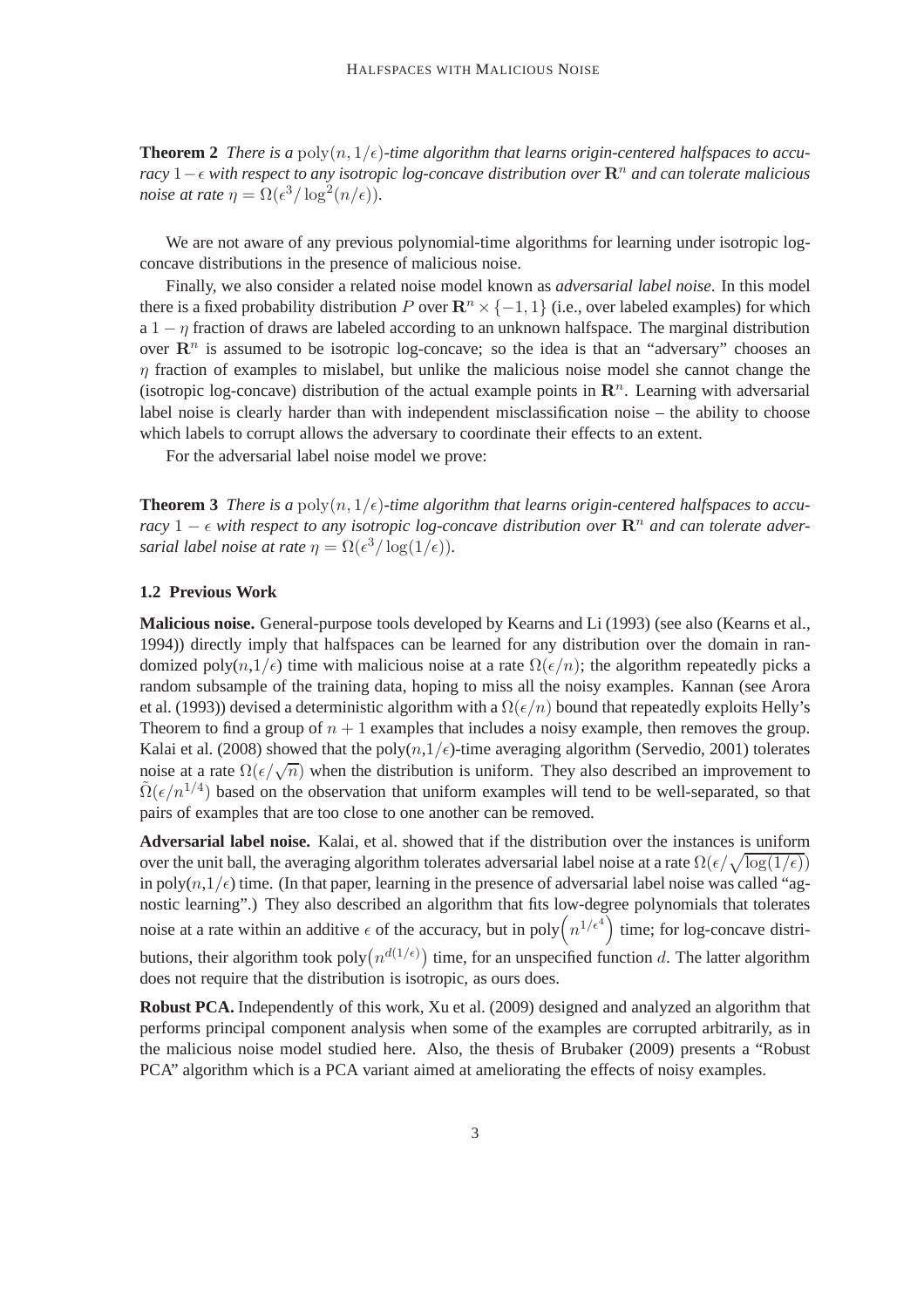### **1.3 Techniques**

**Outlier Removal.** Consider first the simplest problem of learning an origin-centered halfspace with respect to the uniform distribution on the *n*-dimensional ball. A natural idea is to use a simple "averaging" algorithm that takes the vector average of the positive examples it receives and uses this as the normal vector of its hypothesis halfspace. Servedio (2001) analyzed this algorithm for the random classification noise model, and Kalai et al. (2008) extended the analysis to the adversarial label noise model.

Intuitively the "averaging" algorithm can only tolerate low malicious noise rates because the adversary can generate noisy examples which "pull" the average vector far from its true location. Our main insight is that the adversary does this most effectively when the noisy examples are coordinated to pull in roughly the same direction. We use a form of outlier detection based on Principal Component Analysis to detect such coordination. This is done by computing the direction w of maximal variance of the data set; if the variance in direction w is suspiciously large, we remove from the sample all points  $x$  for which  $(w \cdot x)^2$  is large. Our analysis shows that this causes many noisy examples, and only a few non-noisy examples, to be removed.

We repeat this process until the variance in every direction is not too large. (This cannot take too many stages since many noisy examples are removed in each stage.) While some noisy examples may remain, we show that their scattered effects cannot hurt the algorithm much.

Thus, in a nutshell, our overall algorithm for the uniform distribution is to first do outlier removal<sup>1</sup> by an iterated PCA-type procedure, and then simply run the averaging algorithm on the remaining "cleaned-up" data set.

**Extending to Log-Concave Distributions via Smooth Boosting.** We are able to show that the iterative outlier removal procedure described above is useful for isotropic log-concave distributions as well as the uniform distribution: if examples are removed in a given stage, then many of the removed examples are noisy and only a few are non-noisy (the analysis here uses concentration bounds for isotropic log-concave distributions). However, even if there were no noise in the data, the average of the positive examples under an isotropic log-concave distribution need not give a high-accuracy hypothesis. Thus the averaging algorithm alone will not suffice after outlier removal.

To get around this, we show that after outlier removal the average of the positive examples gives a (real-valued) *weak* hypothesis that has some nontrivial predictive accuracy. (Interestingly, the proof of this relies heavily on *anti*-concentration properties of isotropic log-concave distributions!) A natural approach is then to use a boosting algorithm to convert this weak learner into a strong learner. This is not entirely straightforward because boosting "skews" the distribution of examples; this has the undesirable effects of both increasing the effective malicious noise rate, and causing the distribution to no longer be isotropic log-concave. However, by using a "smooth" boosting algorithm (Servedio, 2003) that skews the distribution as little as possible, we are able to control these undesirable effects and make the analysis go through. (The extra factor of  $\epsilon$  in the bound of Theorem 2 compared with Theorem 1 comes from the fact that the boosting algorithm constructs " $1/\epsilon$ -skewed" distributions.)

We note that our approach of using smooth boosting is reminiscent of earlier work (Servedio, 2002, 2003), but the current algorithm goes well beyond that. Servedio (2002) did not consider a

<sup>1.</sup> We note briefly that the sophisticated outlier removal techniques of (Blum et al., 1997; Dunagan and Vempala, 2004) do not seem to be useful in our setting; those works deal with a strong notion of outliers, which is such that no point on the unit ball can be an outlier if a significant fraction of points are uniformly distributed on the unit ball.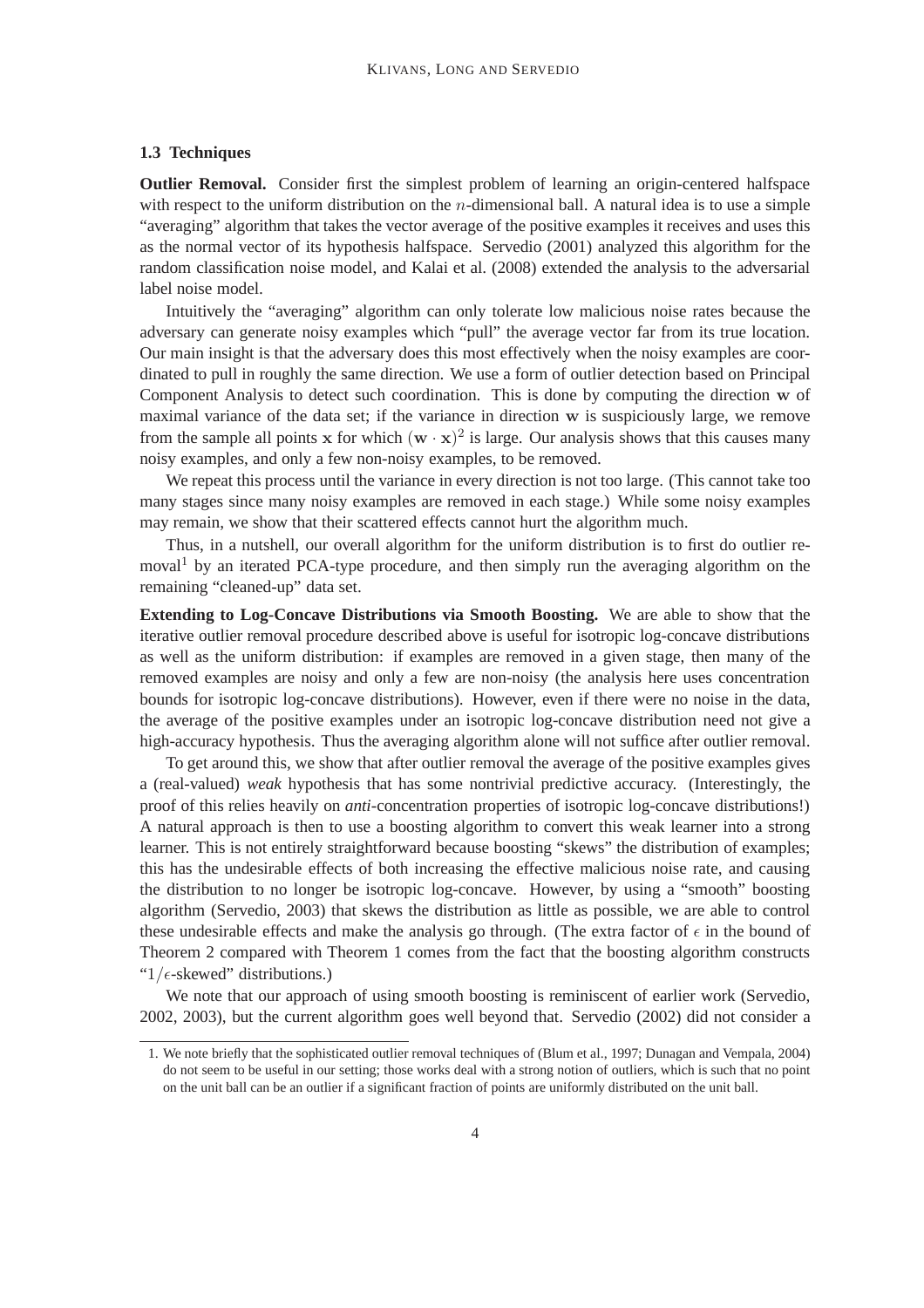noisy scenario, and Servedio (2003) only considered the averaging algorithm without any outlier removal as the weak learner (and thus could only handle quite low rates of malicious noise in our isotropic log-concave setting).

**Tolerating adversarial label noise.** Finally, our results for learning under isotropic log-concave distributions with adversarial label noise are obtained using a similar approach. The algorithm here is in fact simpler than the malicious noise algorithm: since the adversarial label noise model does not allow the adversary to alter the distribution of the examples in  $\mathbb{R}^n$ , we can dispense with the outlier removal and simply use smooth boosting with the averaging algorithm as the weak learner. (This is why we get a slightly better quantitative bound in Theorem 3 than Theorem 2).

**Organization.** For completeness we review the precise definitions of isotropic log-concave distributions and the various learning models in Section 2. We present the simpler and more easily understood uniform distribution analysis in Section 3. We extend the algorithm and analysis to isotropic log-concave distributions in Section 4. Learning with adversarial label noise is treated in Section 5. We conclude in Section 6.

# **2. Definitions and Preliminaries**

#### **2.1 Learning with Malicious Noise**

Given a probability distribution  $D$  over  $\mathbb{R}^n$ , and a target function  $f : \mathbb{R}^n \to \{-1,1\}$ , we define the oracle  $EX_n(f, \mathcal{D})$  as follows:

- with probability  $1 \eta$  the oracle draws x according to D, and outputs  $(x, f(x))$ , and
- with probability  $\eta$  the oracle outputs an arbitrary  $(x, y)$  pair. This "noisy" example can be thought of as being generated adversarially and can depend on the state of the learning algorithm and previous draws from the oracle.

Given a data set drawn from  $EX_n(f, \mathcal{D})$ , we often refer to the examples  $(x, f(x))$  (that came from  $D$ ) as "clean" examples and the remaining examples  $(x, y)$  as "dirty" examples.

For a set S of probability distributions and a set F of possible target functions, we say that a learning algorithm A learns F to accuracy  $1 - \epsilon$  with respect to S in the presence of malicious noise at a rate  $\eta$  if the following holds: for any  $f \in F$ , and  $D \in S$ , given access to  $EX_n(f, D)$ , with probability at least 1/2, the output hypothesis h generated by A satisfies  $Pr_{\mathbf{x} \sim \mathcal{D}}[h(\mathbf{x}) \neq f(\mathbf{x})]$  $\epsilon$ . (The probability of success may be amplified arbitrarily close to 1 using standard techniques (Haussler et al., 1991).)

Since scaling  $x$  by a positive constant does not affect its classification by a linear classifier, drawing examples uniformly from the unit ball is equivalent to drawing them uniformly from the surface  $\mathbb{S}^{n-1}$  of the unit sphere. When this is the distribution, we may also assume w.l.o.g. that even noisy examples  $(x, y)$  have  $x \in \mathbb{S}^{n-1}$  – this is simply because a learning algorithm can trivially identify and ignore any noisy example  $(x, y)$  that has  $||x|| \neq 1$ .

#### **2.2 Log-concave distributions**

A probability distribution over  $\mathbf{R}^n$  is said to be *log-concave* if its density function is  $\exp(-\psi(\mathbf{x}))$ for a convex function  $\psi$ .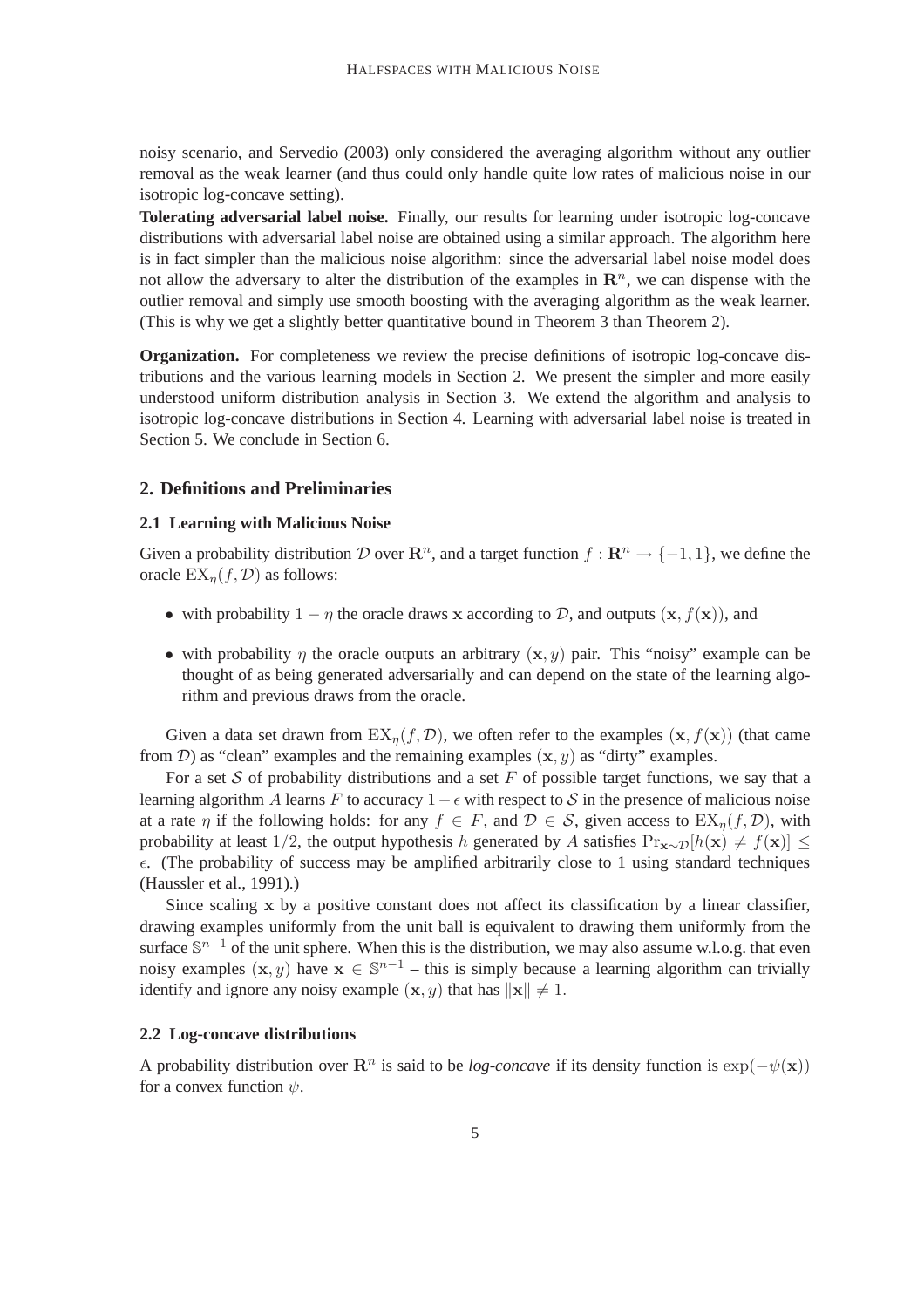A probability distribution over  $\mathbb{R}^n$  is *isotropic* if the mean of the distribution is 0 and the covariance matrix is the identity, i.e.,  $\mathbf{E}[x_ix_j] = 1$  for  $i = j$  and 0 otherwise.

Isotropic log-concave (henceforth abbreviated i.l.c.) distributions are a fairly broad class of distributions. It is well known that any distribution induced by taking a uniform distribution over an arbitrary convex set and applying a suitable linear transformation to make it isotropic is then isotropic and log-concave. For an excellent treatment on basic properties of log-concave distributions, see Lovász and Vempala (2007).

We will use the following facts:

**Lemma 4 ((Lovász and Vempala, 2007))** Let D be an isotropic log-concave distribution over  $\mathbb{R}^n$ *and*  $a$  ∈  $\mathbb{S}^{n-1}$  *any direction. Then for* x *drawn according to* D, *the distribution of*  $a \cdot x$  *is an isotropic log-concave distribution over* R*.*

**Lemma 5 ((Lovász and Vempala, 2007))** Any isotropic log-concave distribution  $D$  over  $\mathbb{R}^n$  has *light tails,*

$$
\Pr_{\mathbf{x}\sim\mathcal{D}}[||\mathbf{x}|| > \beta\sqrt{n}] \le e^{-\beta+1}.
$$

*If*  $n = 1$ *, the density of*  $D$  *is bounded:* 

$$
\Pr_{x \sim \mathcal{D}}[\mathbf{x} \in [a, b]] \le |b - a|.
$$

# **3. The uniform distribution and malicious noise**

In this section we prove Theorem 1. As described above, our algorithm first does outlier removal using PCA and then applies the "averaging algorithm."

We may assume throughout that the noise rate  $\eta$  is smaller than some absolute constant, and that the dimension  $n$  is larger than some absolute constant.

#### **3.1 The Algorithm: Removing Outliers and Averaging**

Consider the following Algorithm  $A_{\text{mu}}$ :

**Algorithm** Amu**:**

- 1. Draw a sample S of  $m = \text{poly}(n/\epsilon)$  many examples from the malicious oracle.
- 2. Identify the direction  $\mathbf{w} \in \mathbb{S}^{n-1}$  that maximizes

$$
\sigma_{\mathbf{w}}^2 \stackrel{def}{=} \sum_{(\mathbf{x},y)\in S} (\mathbf{w}\cdot\mathbf{x})^2.
$$

If  $\sigma_{\mathbf{w}}^2 < \frac{10m \log m}{n}$  $\frac{\log m}{n}$  then go to Step 4 otherwise go to Step 3.

- 3. Remove from S every example that has  $(\mathbf{w} \cdot \mathbf{x})^2 \ge \frac{10 \log m}{n}$  $\frac{\log m}{n}$ . Go to Step 2.
- 4. For the examples S that remain let  $\mathbf{v} = \frac{1}{|S|}$  $\frac{1}{|S|}$   $\sum_{(\mathbf{x},y)\in S}$   $\frac{y\mathbf{x}}{y\mathbf{x}}$  and output the linear classifier  $h_{\mathbf{v}}$ defined by  $h_{\mathbf{v}}(\mathbf{x}) = \text{sgn}(\mathbf{v} \cdot \mathbf{x}).$

We first observe that Step 2 can be carried out in polynomial time:

**Lemma 6** *There is a polynomial-time algorithm that, given a finite collection* S of points in  $\mathbb{R}^n$ , *outputs*  $\mathbf{w} \in \mathbb{S}^{n-1}$  *that maximizes*  $\sum_{\mathbf{x} \in S} (\mathbf{w} \cdot \mathbf{x})^2$ *.*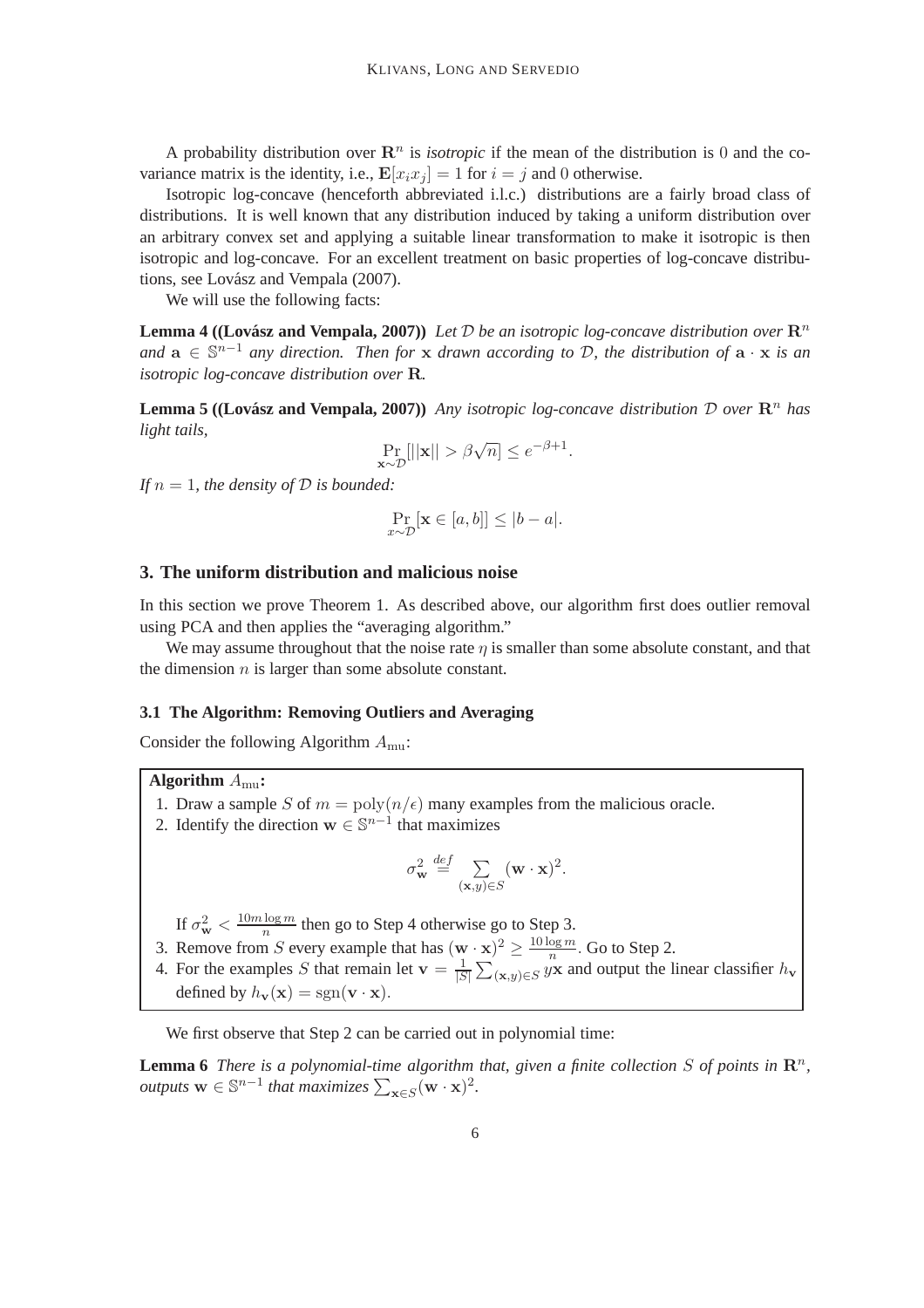*Proof.* By applying Lagrange multipliers, we can see that the optimal w is an eigenvector of  $A =$  $\sum_{\mathbf{x}\in S} \mathbf{x}\mathbf{x}^T$ . Further, if  $\lambda$  is the eigenvalue of w, then  $\sum_{\mathbf{x}\in S} (\mathbf{w}\cdot\mathbf{x})^2 = \mathbf{w}^T A \mathbf{w} = \mathbf{w}^T (\lambda \mathbf{w}) = \lambda$ . The eigenvector w with the largest eigenvalue can be found in polynomial time (see, e.g., (Jolliffe, 2002)). П

Before embarking on the analysis we establish a terminological convention. Much of our analysis deals with high-probability statements over the draw of the  $m$ -element sample  $S$ ; it is straightforward but quite cumbersome to explicitly keep track of all of the failure probabilities. Thus we write "with high probability" (or "w.h.p.") in various places below as a shorthand for "with probability at least  $1 - 1/\text{poly}(n/\epsilon)$ ." The interested reader can easily verify that an appropriate  $\text{poly}(n/\epsilon)$ choice of  $m$  makes all the failure probabilities small enough so that the entire algorithm succeeds with probability at least  $1/2$  as required.

#### **3.2 Properties of the clean examples**

In this subsection we establish properties of the clean examples that were sampled in Step 1 of  $A_{\text{mu}}$ . The first says that no direction has much more variance than the expected variance of  $1/n$ :

**Lemma 7** *W.h.p. over a random draw of*  $\ell$  *clean examples*  $S_{\text{clean}}$ *, we have* 

$$
\max_{a \in \mathbb{S}^{n-1}} \left\{ \frac{1}{\ell} \sum_{(\mathbf{x},y) \in S_{\text{clean}}} (\mathbf{a} \cdot \mathbf{x})^2 \right\} \leq \frac{1}{n} + \sqrt{\frac{O(n + \log \ell)}{\ell}}.
$$

*Proof.* The proof uses standard tools from VC theory and is in Appendix A.

The next lemma says that in fact no direction has too many clean examples lying far out in that direction:

**Lemma 8** *For any*  $\beta > 0$  *and*  $\kappa > 1$ , *if*  $S_{\text{clean}}$  *is a random set of*  $\ell \geq \frac{O(1) \cdot n^2 \beta^2 e^{\beta^2 n/2}}{(1+\kappa)\ln(1+\kappa)}$  $\frac{\Gamma(1) \cdot n^2 \beta^2 e^{\beta^2 - n/2}}{(1+\kappa) \ln(1+\kappa)}$  clean examples *then w.h.p. we have*

$$
\max_{\mathbf{a}\in\mathbb{S}^{n-1}}\frac{1}{\ell}|\{\mathbf{x}\in S_{\text{clean}}:(\mathbf{a}\cdot\mathbf{x})^2>\beta^2\}|\leq (1+\kappa)e^{-\beta^2n/2}.
$$

*Proof.* In Appendix B.

# **3.3 What is removed**

In this section, we provide bounds on the number of clean and dirty examples removed in Step 3. The first bound is a Corollary of Lemma 8.

**Corollary 9** *W.h.p. over the random draw of the* m*-element sample* S*, the number of clean examples removed during any one execution of Step 3 in* Amu *is at most* 6n log m*.*

*Proof.* Since the noise rate  $\eta$  is sufficiently small, w.h.p. the number  $\ell$  of clean examples is at least (say)  $m/2$ . We would like to apply Lemma 8 with  $\kappa = 5\ell^4 n \log \ell$  and  $\beta = \sqrt{\frac{10 \log m}{n}}$  $\frac{\log m}{n}$ , and indeed we may do this because we have

$$
\frac{O(1) \cdot n^2 \beta^2 e^{\beta^2 n/2}}{(1+\kappa) \ln(1+\kappa)} \le \frac{O(1) \cdot n (\log m) m^5}{(1+\kappa) \ln(1+\kappa)} \le O\left(\frac{m}{\log m}\right) \le \frac{m}{2} \le \ell
$$

П

П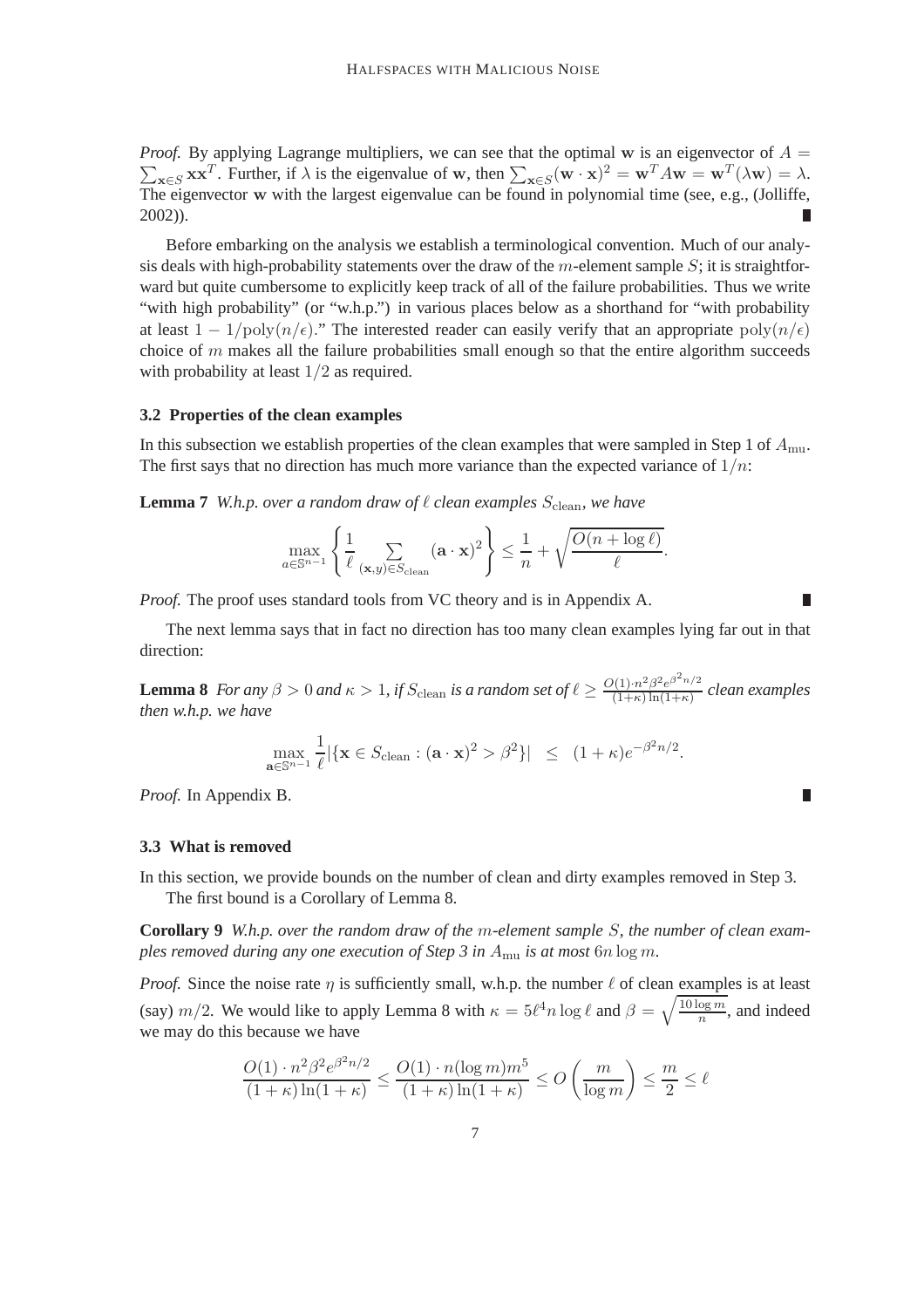for *n* sufficiently large. Since clean points are only removed if they have  $(**a** · **x**)^2 > \beta^2$ , Lemma 8 gives us that the number of clean points removed is at most

$$
m(1 + \kappa)e^{-\beta^2 n/2} \le 6m^5 n \log(\ell)/m^5 \le 6n \log m.
$$

The counterpart to Corollary 9 is the following lemma. It tells us that if examples are removed in Step 3, then there must be many *dirty* examples removed. It exploits the fact that Lemma 7 bounds the variance in *all* directions a, so that it can be reused to reason about what happens in different executions of step 3.

**Lemma 10** *W.h.p. over the random draw of* S*, whenever* Amu *executes step 3, it removes at least*  $4m \log m$  $\frac{\log m}{n}$  noisy examples from  $S_{\text{dirty}}$ , the set of dirty examples in S.

*Proof.* As stated earlier we may assume that  $\eta \leq 1/4$ . This implies that w.h.p. the fraction  $\hat{\eta}$  of noisy examples in the initial set S is at most 1/2. Finally, Lemma 7 implies that  $m = \tilde{\Omega}(n^3)$  suffices for it to be the case that w.h.p., for all  $a \in \mathbb{S}^{n-1}$ , for the original multiset  $S_{clean}$  of clean examples drawn in step 1, we have

$$
\sum_{(\mathbf{x},y)\in S_{\text{clean}}} (\mathbf{a} \cdot \mathbf{x})^2 \le \frac{2m}{n}.\tag{1}
$$

П

We shall say that a random sample  $S$  that satisfies all these requirements is "reasonable". We will show that for any reasonable dataset, the number of noisy examples removed during the execution of step 3 of  $A_{\text{mu}}$  is at least  $\frac{4m \log m}{n}$ .

If we remove examples using direction w then it means  $\sum_{(\mathbf{x},y)\in S} (\mathbf{w} \cdot \mathbf{x})^2 \ge \frac{10m \log m}{n}$  $\frac{\log m}{n}$ . Since S is reasonable, by (1) the contribution to the sum from the clean examples that survived to the current stage is at most  $2m/n$  so we must have

$$
\sum_{(\mathbf{x},y)\in S_{\text{dirty}}} (\mathbf{w} \cdot \mathbf{x})^2 \ge 10m \log(m)/n - 2m/n > 9m \log(m)/n.
$$

Let us decompose  $S_{\text{dirty}}$  into  $N \cup F$  where N ("near") consists of those points x s.t.  $(\mathbf{w} \cdot \mathbf{x})^2 \leq$  $10\log(m)/n$  and F ("far") is the remaining points for which  $(\mathbf{w} \cdot \mathbf{x})^2 > 10\log(m)/n$ . Since  $|N| \leq |S_{\text{dirty}}| \leq \hat{\eta}m$ , (any dirty examples removed in earlier rounds will only reduce the size of  $S_{\text{dirty}}$ ) we have

$$
\sum_{(\mathbf{x},y)\in N} (\mathbf{w}\cdot\mathbf{x})^2 \leq (\widehat{\eta}m)10\log(m)/n
$$

and so

$$
|F| \ge \sum_{(\mathbf{x},y)\in F} (\mathbf{w}\cdot\mathbf{x})^2 \ge 9m\log(m)/n - (\widehat{\eta}m)10\log(m)/n \ge 4m\log(m)/n
$$

(the last line used the fact that  $\hat{\eta} < 1/2$ ). Since the points in F are removed in Step 3, the lemma is proved. proved.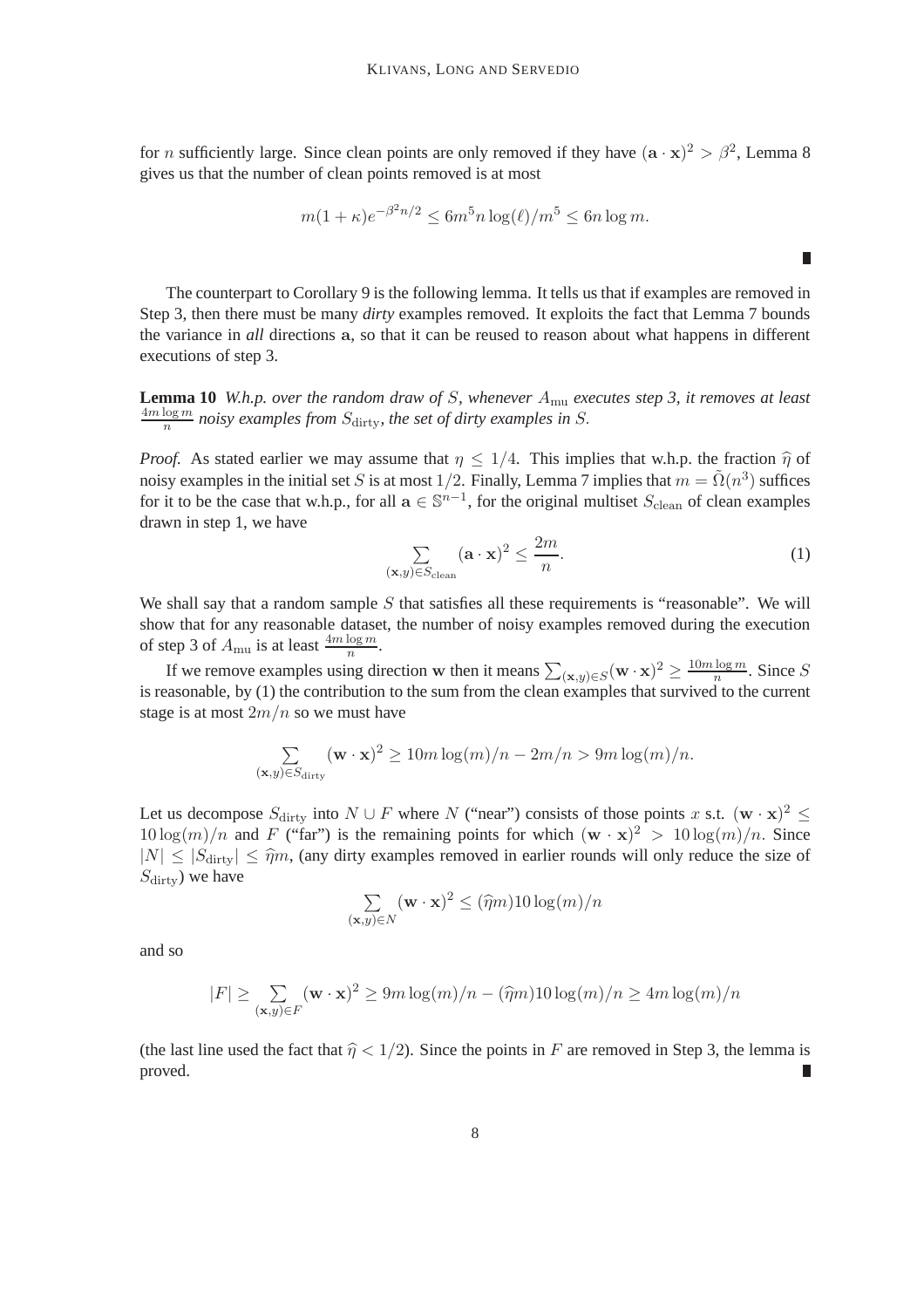#### **3.4 Exploiting limited variance in any direction**

In this section, we show that if all directional variances are small, then the algorithm's final hypothesis will have high accuracy.

We first recall a simple lemma which shows that a sample of "clean" examples results in a high-accuracy hypothesis for the averaging algorithm:

**Lemma 11 ((Servedio, 2001))** Suppose  $x_1, ..., x_m$  are chosen uniformly at random from  $\mathbb{S}^{n-1}$ , and *a target weight vector*  $\mathbf{u} \in \mathbb{S}^{n-1}$  *produces labels*  $y_1 = \text{sign}(\mathbf{u} \cdot \mathbf{x}_1), ..., y_m = \text{sign}(\mathbf{u} \cdot \mathbf{x}_m)$ *. Let*  $\mathbf{v} = \frac{1}{m} \sum_{t=1}^{m} y_t \mathbf{x}_t$ . Then w.h.p.  $\mathbf{u} \cdot \mathbf{v} = \Omega(\frac{1}{\sqrt{2}})$  $\frac{1}{n}$ , while  $||\mathbf{v} - (\mathbf{u} \cdot \mathbf{v})\mathbf{u}|| = O(\sqrt{\log(n)/m}).$ 

Now we can state Lemma 12.

**Lemma 12** *Let*  $S = S_{\text{clean}} \cup S_{\text{dirty}}$  *be the sample of* m *examples drawn from the noisy oracle*  $EX_n(f, \mathcal{U})$ . Let

- $S'_{\text{clean}}$  *be those clean examples that were never removed during step 3 of*  $A_{\text{mu}}$ *,*
- S ′ dirty *be those dirty examples that were never removed during step 3 of* Amu*,*
- $\eta' = \frac{|S'_{\text{dirty}}|}{|S'_{\text{clean}} \cup S'_{\text{d}}|}$  $\frac{|S_{\text{clens}}^{\prime}|S_{\text{divly}}^{\prime}|}{|S_{\text{clens}}^{\prime}|S_{\text{divly}}^{\prime}|}$ , *i.e., the fraction of dirty examples among the examples that survive step 3, and*
- $\bullet \ \alpha = \frac{|S_{\text{clean}} S_{\text{clean}}'|}{|S_{\text{clean}}'|S_{\text{dirty}}'|}$ , the ratio of the number of clean points that were erroneously removed to *the size of the final surviving data set.*

Let  $S' \stackrel{def}{=} S'_{\text{clean}} \cup S'_{\text{dirty}}$ . Suppose that  $|S'| \ge m/2$  *(i.e., fewer than half the total points were removed) and that, for every direction*  $\mathbf{w} \in \mathbb{S}^{n-1}$  *we have* 

$$
\sigma_{\mathbf{w}}^2 \stackrel{def}{=} \sum_{(\mathbf{x},y)\in S'} (\mathbf{w}\cdot\mathbf{x})^2 \le \frac{10m\log m}{n}.
$$

*Then w.h.p. over the draw of S, the halfspace with normal vector*  $\mathbf{v} \stackrel{def}{=} \frac{1}{|S'|} \sum_{(\mathbf{x},y) \in S'} y\mathbf{x}$  has error *rate*

$$
O\left(\sqrt{\eta' \log m} + \alpha \sqrt{n} + \sqrt{\frac{n \log n}{m}}\right).
$$

*Proof.* The claimed bound is trivial unless  $\eta' \le o(1) / \log m$  and  $\alpha \le o(1) / \sqrt{n}$ , so we shall freely use these bounds in what follows.

Let u be the unit length normal vector for the target halfspace. Let  $v_{clean}$  be the average of *all* the clean examples,  $v_{\text{dirty}}'$  be the average of the dirty (noisy) examples that were not deleted (i.e., the examples in  $S'_{\text{dirty}}$ , and  $v_{\text{del}}$  be the average of the clean examples that were deleted. Then

$$
\mathbf{v} = \frac{1}{|S'_{\text{clean}} \cup S'_{\text{dirty}}|} \sum_{(\mathbf{x}, y) \in S'_{\text{clean}} \cup S'_{\text{dirty}}}
$$
\n
$$
= \frac{1}{|S'_{\text{clean}} \cup S'_{\text{dirty}}|} \left( \left( \sum_{(\mathbf{x}, y) \in S_{\text{clean}} \cup S'_{\text{dirty}} \right) + \left( \sum_{(\mathbf{x}, y) \in S'_{\text{dirty}} \cup S'_{\text{dirty}} \right) - \left( \sum_{(\mathbf{x}, y) \in S_{\text{clean}} - S'_{\text{clean}} \cup S'_{\text{clean}} \right)} y\mathbf{x} \right) \right)
$$
\n
$$
\mathbf{v} = (1 - \eta' + \alpha)\mathbf{v}_{\text{clean}} + \eta'\mathbf{v}'_{\text{dirty}} - \alpha \mathbf{v}_{\text{del}}.
$$
\n(2)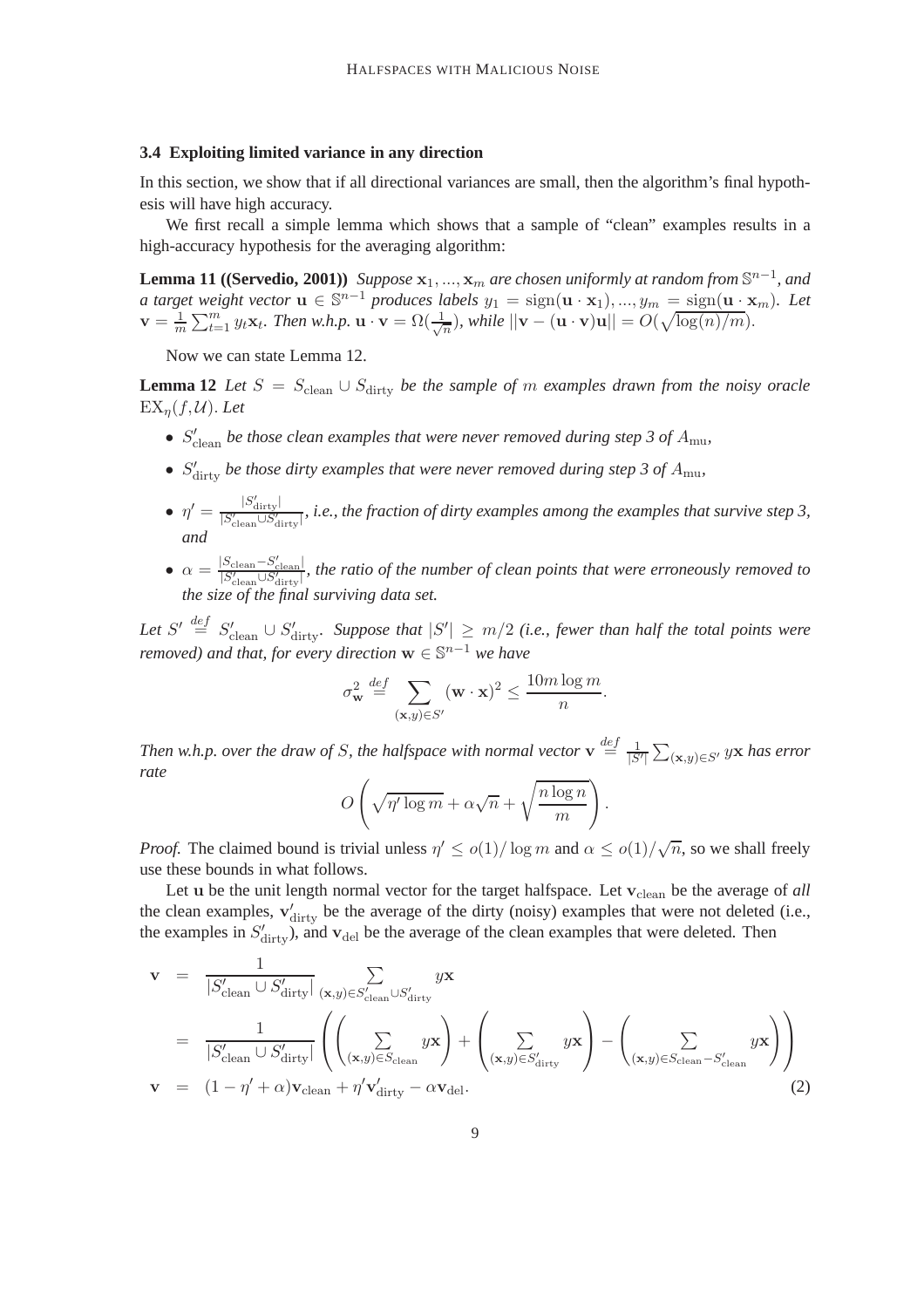Let us begin by exploiting the bound on the variance in every direction to bound the length of  $\mathbf{v}'_{\text{dirty}}$ . For any  $\mathbf{w} \in \mathbb{S}^{n-1}$  we know that

$$
\sum_{(\mathbf{x},y)\in S'} (\mathbf{w}\cdot\mathbf{x})^2 \le \frac{10m\log m}{n}, \quad \text{and hence} \quad \sum_{(\mathbf{x},y)\in S'_{\text{dirty}}} (\mathbf{w}\cdot\mathbf{x})^2 \le \frac{10m\log m}{n}
$$

since  $S'_{\text{dirty}} \subseteq S'$ . Since  $|S'_{\text{dirty}}| \le \eta' m$ , the fact that  $||\mathbf{r}||_1 \le \sqrt{k}||\mathbf{r}||_2$  for any vector  $\mathbf{r} \in \mathbf{R}^k$  gives

$$
\sum_{(\mathbf{x},y) \in S'_{\text{dirty}} } |\mathbf{w} \cdot \mathbf{x}| \leq \sqrt{\frac{10m|S'_{\text{dirty}}| \log m}{n}}.
$$

Taking w to be the unit vector in the direction of  $\mathbf{v}'_{\text{dirty}}$ , we have  $\|\mathbf{v}'_{\text{dirty}}\|$  =

$$
\mathbf{w} \cdot \mathbf{v}_{\text{dirty}}' = \mathbf{w} \cdot \frac{1}{|S_{\text{dirty}}'|} \sum_{(\mathbf{x}, y) \in S_{\text{dirty}}'} y\mathbf{x} \le \frac{1}{|S_{\text{dirty}}'|} \sum_{(\mathbf{x}, y) \in S_{\text{dirty}}'} |\mathbf{w} \cdot \mathbf{x}| \le \sqrt{\frac{10m \log m}{|S_{\text{dirty}}'|n}}. \tag{3}
$$

Because the domain distribution is uniform, the error of  $h_{\mathbf{v}}$  is proportional to the angle between v and u, in particular,

$$
\Pr[h_{\mathbf{v}} \neq f] = \frac{1}{\pi} \arctan\left(\frac{||\mathbf{v} - (\mathbf{v} \cdot \mathbf{u})\mathbf{u}||}{\mathbf{u} \cdot \mathbf{v}}\right) \leq (1/\pi) \frac{||\mathbf{v} - (\mathbf{v} \cdot \mathbf{u})\mathbf{u}||}{\mathbf{u} \cdot \mathbf{v}}.
$$
 (4)

We have that  $||\mathbf{v} - (\mathbf{v} \cdot \mathbf{u})\mathbf{u}||$  equals

$$
\begin{aligned} || (1-\eta' + \alpha) (\mathbf{v}_{clean} - (\mathbf{v}_{clean} \cdot \mathbf{u}) \mathbf{u}) + \eta' (\mathbf{v}_{dirty}' - (\mathbf{v}_{dirty}' \cdot \mathbf{u}) \mathbf{u}) - \alpha (\mathbf{v}_{del} - (\mathbf{v}_{del} \cdot \mathbf{u}) \mathbf{u}) || \\ & \leq 2 || \mathbf{v}_{clean} - (\mathbf{v}_{clean} \cdot \mathbf{u}) \mathbf{u} || + \eta' || \mathbf{v}_{dirty}' || + \alpha || \mathbf{v}_{del} || \end{aligned}
$$

where we have used the triangle inequality and the fact that  $\alpha$ ,  $\eta$  are "small." Lemma 11 lets us bound the first term in the sum by  $O(\sqrt{\log(n)/m})$ , and the fact that  $\mathbf{v}_{\text{del}}$  is an average of vectors of length 1 lets us bound the third by  $\alpha$ . For the second term, Equation (3) gives us

$$
\eta' \|\mathbf{v}_{\text{dirty}}'\| \leq \sqrt{\frac{10m(\eta')^2\log m}{|S_{\text{dirty}}'|n}} = \sqrt{\frac{10m\eta'\log m}{|S'|n}} \leq \sqrt{\frac{20\eta'\log m}{n}},
$$

where for the last equality we used  $|S'| \ge m/2$ . We thus get

$$
||\mathbf{v} - (\mathbf{v} \cdot \mathbf{u})\mathbf{u}|| \le O\left(\sqrt{\log(n)/m}\right) + \sqrt{20\eta' \log(m)/n} + \alpha.
$$
 (5)

Now we consider the denominator of (4). We have

$$
\mathbf{u} \cdot \mathbf{v} = (1 - \eta' + \alpha)(\mathbf{u} \cdot \mathbf{v}_{clean}) + \eta' \mathbf{u} \cdot \mathbf{v}_{dirty}' - \alpha \mathbf{u} \cdot \mathbf{v}_{del}.
$$

Similar to the above analysis, we again use Lemma 11 (but now the lower bound  $\mathbf{u} \cdot \mathbf{v} \ge \Omega(1/\sqrt{n})$ ), Equation (3), and the fact that  $||\mathbf{v}_{\text{del}}|| \leq 1$ . Since  $\alpha$  and  $\eta'$  are "small," we get that there is an absolute constant c such that  $\mathbf{u} \cdot \mathbf{v} \ge c/\sqrt{n} - \sqrt{20\eta' \log(m)/n} - \alpha$ . Combining this with (5) and (4), we get

$$
\Pr[h_{\mathbf{v}} \neq f] \leq \frac{O\left(\sqrt{\frac{\log n}{m}}\right) + \sqrt{\frac{20\eta' \log m}{n}} + \alpha}{\pi \left(\frac{c}{\sqrt{n}} - \sqrt{\frac{20\eta' \log m}{n}} - \alpha\right)} = O\left(\sqrt{\frac{n \log n}{m}} + \sqrt{\eta' \log m} + \alpha \sqrt{n}\right).
$$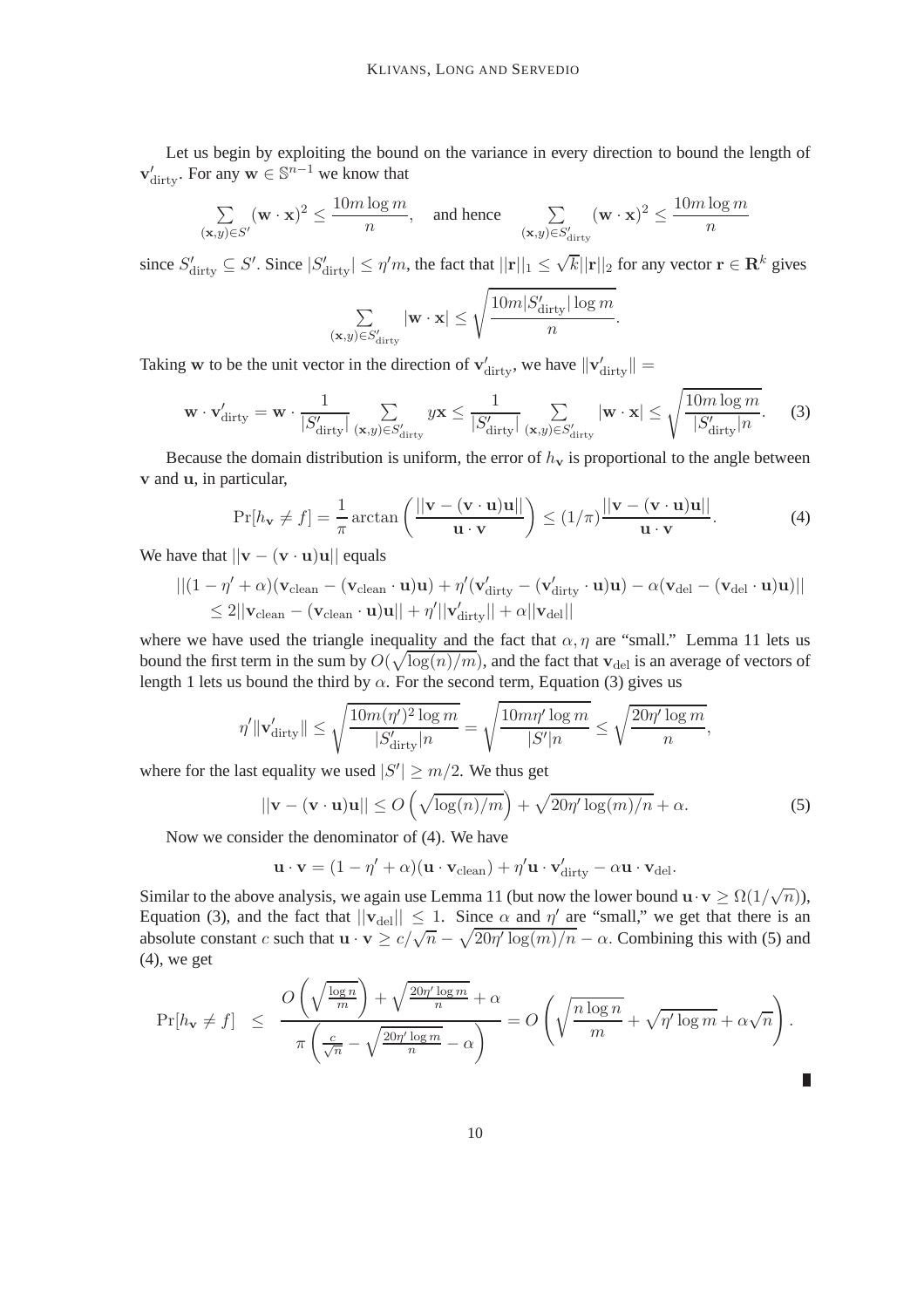#### **3.5 Proof of Theorem 1**

By Corollary 9, w.h.p. each outlier removal stage removes at most  $6n \log m$  clean points.

Since, by Lemma 10, each outlier removal stage removes at least  $\frac{4m \log m}{n}$  noisy examples, there must be at most  $O(n/(\log m))$  such stages. Consequently the total number of clean examples removed across all stages is  $O(n^2)$ . Since w.h.p. the initial number of clean examples is at least  $3m/4$ , this means that the final data set (on which the averaging algorithm is run) contains at least  $3m/4 - O(n^2)$  clean examples, and hence at least  $3m/4 - O(n^2)$  examples in total. The condition  $m \gg n^2$  means that the number of surviving examples will be at least  $m/2$ . Consequently the value of  $\alpha$  from Lemma 12 after the final outlier removal stage (the ratio of the total number of clean examples deleted, to the total number of surviving examples) is at most  $\frac{O(n^2)}{m}$  $\frac{(n^{-})}{m}$ .

The standard Hoeffding bound implies that w.h.p. the actual fraction of noisy examples in the original sample S is at most  $\eta + \sqrt{O(\log m)/m}$ . It is easy to see that w.h.p. the fraction of dirty examples does not increase (since each stage of outlier removal removes more dirty points than clean points, for a suitably large  $poly(n/\epsilon)$  value of m), and thus the fraction  $\eta'$  of dirty examples among the remaining examples after the final outlier removal stage is at most  $\eta + \sqrt{O(\log m)/m}$ .

Applying Lemma 12, for a suitably large value  $m = \text{poly}(n/\epsilon)$ , we obtain  $\Pr[h_{\mathbf{v}} \neq f] \leq$  $O(\sqrt{n \log m})$ . Rearranging this bound, we can learn to accuracy  $\epsilon$  even for  $\eta = \Omega(\epsilon^2/\log(n/\epsilon))$ . This completes the proof of the theorem.

# **4. Isotropic log-concave distributions and malicious noise**

Our algorithm  $A<sub>mlc</sub>$  that works for arbitrary isotropic log-concave distributions uses smooth boosting.

#### **4.1 Smooth Boosting**

A boosting algorithm uses a subroutine, called a *weak learner*, that is only guaranteed to output hypotheses with a non-negligible advantage over random guessing.<sup>2</sup> The boosting algorithm that we consider uses a *confidence-rated* weak learner (Schapire and Singer, 1999), which predicts {−1, 1} labels using continuous values in  $[-1, 1]$ . Formally, the *advantage* of a hypothesis  $h'$  with respect to a distribution  $\mathcal{D}'$  is defined to be  $\mathbf{E}_{x \sim \mathcal{D}'}[h'(x)f(x)]$ , where f is the target function.

For the purposes of this paper, a boosting algorithm makes use of the weak learner, an example oracle (possibly corrupted with noise), a desired accuracy  $\epsilon$ , and a bound  $\gamma$  on the advantage of the hypothesis output by the weak learner.

A boosting algorithm that is trying to learn an unknown target function  $f$  with respect to some distribution  $D$  repeatedly simulates a (possibly noisy) example oracle for  $f$  with respect to some other distribution  $\mathcal{D}'$  and calls a subroutine  $A_{weak}$  with respect to this oracle, receiving a *weak hypothesis*, which maps  $\mathbb{R}^n$  to the continuous interval  $[-1, 1]$ .

After repeating this for some number of stages, the boosting algorithm combines the weak hypotheses generated during its various calls to the weak learner into a final aggregate hypothesis which it outputs.

Let  $D, D'$  be two distributions over  $\mathbb{R}^n$ . We say that  $D'$  is  $(1/\epsilon)$ *-smooth with respect to*  $D$  if  $\mathcal{D}'(E) \leq (1/\epsilon)\mathcal{D}(E)$  for all events E.

<sup>2.</sup> For simplicity of presentation we ignore the confidence parameter of the weak learner in our discussion; this can be handled in an entirely standard way.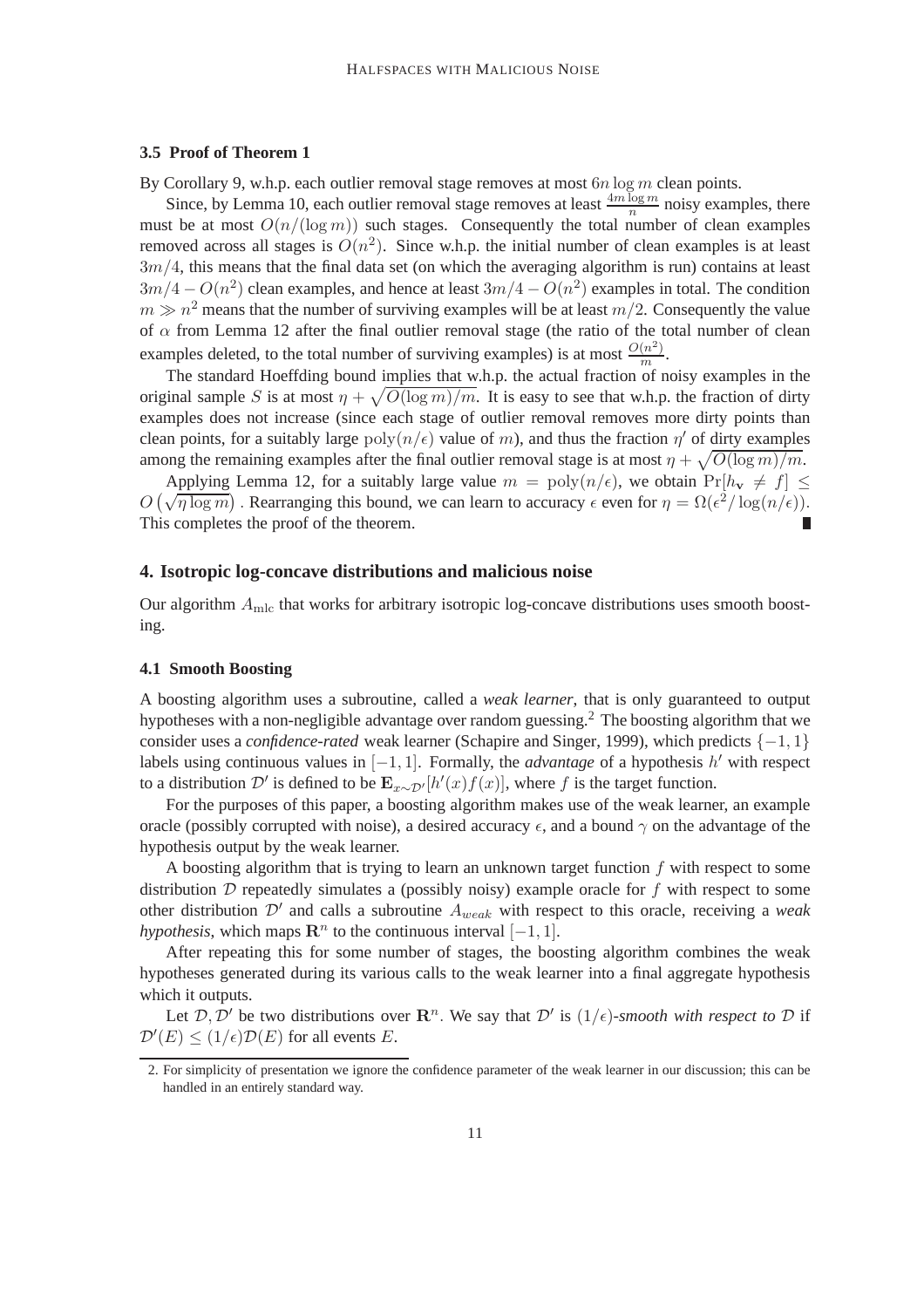The following lemma from (Servedio, 2003) (similar results can be readily found elsewhere, see, e.g., (Gavinsky, 2003)) identifies the properties that we need from a boosting algorithm for our analysis.

**Lemma 13 ((Servedio, 2003))** *There is a boosting algorithm* B *and a polynomial* p *such that, for any*  $\epsilon, \gamma > 0$ , the following properties hold. When learning a target function f using  $EX_n(f, \mathcal{D})$ , *we have:* (a) If each call to  $A_{weak}$  *takes time* t, then B *takes time*  $p(t, 1/\gamma, 1/\epsilon)$ *.* (b) The weak *learner is always called with an oracle*  $\operatorname{EX}_{\eta'}(f, \mathcal{D}')$  *where*  $\mathcal{D}'$  *is*  $(1/\epsilon)$ *-smooth with respect to*  $\mathcal D$ and  $\eta' \leq \eta/\epsilon$ . (c) Suppose that for each distribution  $\mathrm{EX}_{\eta'}(f, \mathcal{D}')$  passed to  $A_{weak}$  by  $B$ , the output *of*  $A_{weak}$  *has advantage*  $\gamma$ *. Then the final output* h *of* B *satisfies*  $\Pr_{x \in \mathcal{D}}[h(x) \neq f(x)] \leq \epsilon$ *.* 

#### **4.2 The Algorithm**

Our algorithm for learning under isotropic log-concave distributions with malicious noise, Algorithm  $A_{\text{mlc}}$ , applies the smooth booster from Lemma 13 with the following weak learner, which we call Algorithm  $A<sub>mlcw</sub>$ . (The value  $c<sub>0</sub>$  is an absolute constant that will emerge from our analysis.)

**Algorithm** Amlcw**:**

- 1. Draw  $m = \text{poly}(n/\epsilon)$  examples from the oracle  $\text{EX}_{\eta'}(f, \mathcal{D}').$
- 2. Remove all those examples  $(\mathbf{x}, y)$  for which  $||\mathbf{x}|| > \sqrt{3n \log m}$ .
- 3. Repeatedly
	- find a direction (unit vector) w that maximizes  $\sum_{(\mathbf{x},y)\in S} (\mathbf{w} \cdot \mathbf{x})^2$  (see Lemma 6)
	- if  $\sum_{(\mathbf{x},y)\in S} (\mathbf{w}\cdot\mathbf{x})^2 \leq c_0^2 m \log^2(n/\epsilon)$  then move on to Step 4, and otherwise
	- remove from S all examples  $(x, y)$  for which  $|w \cdot x| > c_0 \log(n/\epsilon)$ , and iterate again.
- 4. Let  $\mathbf{v} = \frac{1}{|S|} \sum_{(\mathbf{x},y) \in S} y\mathbf{x}$ , and return h defined by  $h(\mathbf{x}) = \frac{\mathbf{v} \cdot \mathbf{x}}{3n \log m}$ , if  $|\mathbf{v} \cdot \mathbf{x}| \leq 3n \log m$ , and  $h(\mathbf{x}) = \text{sgn}(\mathbf{v} \cdot \mathbf{x})$  otherwise.

#### **4.3 The key claim: the weak learner is effective**

Our main task is to analyze the weak learner. Given the following Lemma, Theorem 2 will be an immediate consequence of Lemma 13.

**Lemma 14** *Suppose Algorithm*  $A_{\text{mlcw}}$  *is run using*  $EX_{\eta'}(f, \mathcal{D}')$  *where*  $f$  *is an origin-centered halfspace,*  $\mathcal{D}'$  *is*  $(1/\epsilon)$ *-smooth w.r.t. an isotropic log-concave distribution*  $\mathcal{D}$ *,*  $\eta' \leq \eta/\epsilon$ *, and*  $\eta \leq$  $\Omega(\epsilon^3/\log^2(n/\epsilon))$ . *Then w.h.p. the hypothesis h returned by*  $A_{\text{mlcw}}$  *has advantage*  $\Omega\left(\frac{\epsilon^2}{n\log\epsilon}\right)$  $n \log(n/\epsilon)$ *.*

Before proving Lemma 14, we need to prove some uniformity results on non-noisy examples drawn from an isotropic, log-concave distribution. This will enable us to use outlier removal and averaging to find a weak learner.

#### **4.4 Lemmas in support of Lemma 14**

In this section, let us consider a single call to the weak learner with an oracle  $EX_{\eta'}(f, \mathcal{D}')$  where  $\mathcal{D}'$ is  $(1/\epsilon)$ -smooth with respect to an isotropic log-concave distribution D and  $\eta' \leq \eta/\epsilon$ . Our analysis will follow the same basic steps as Section 3.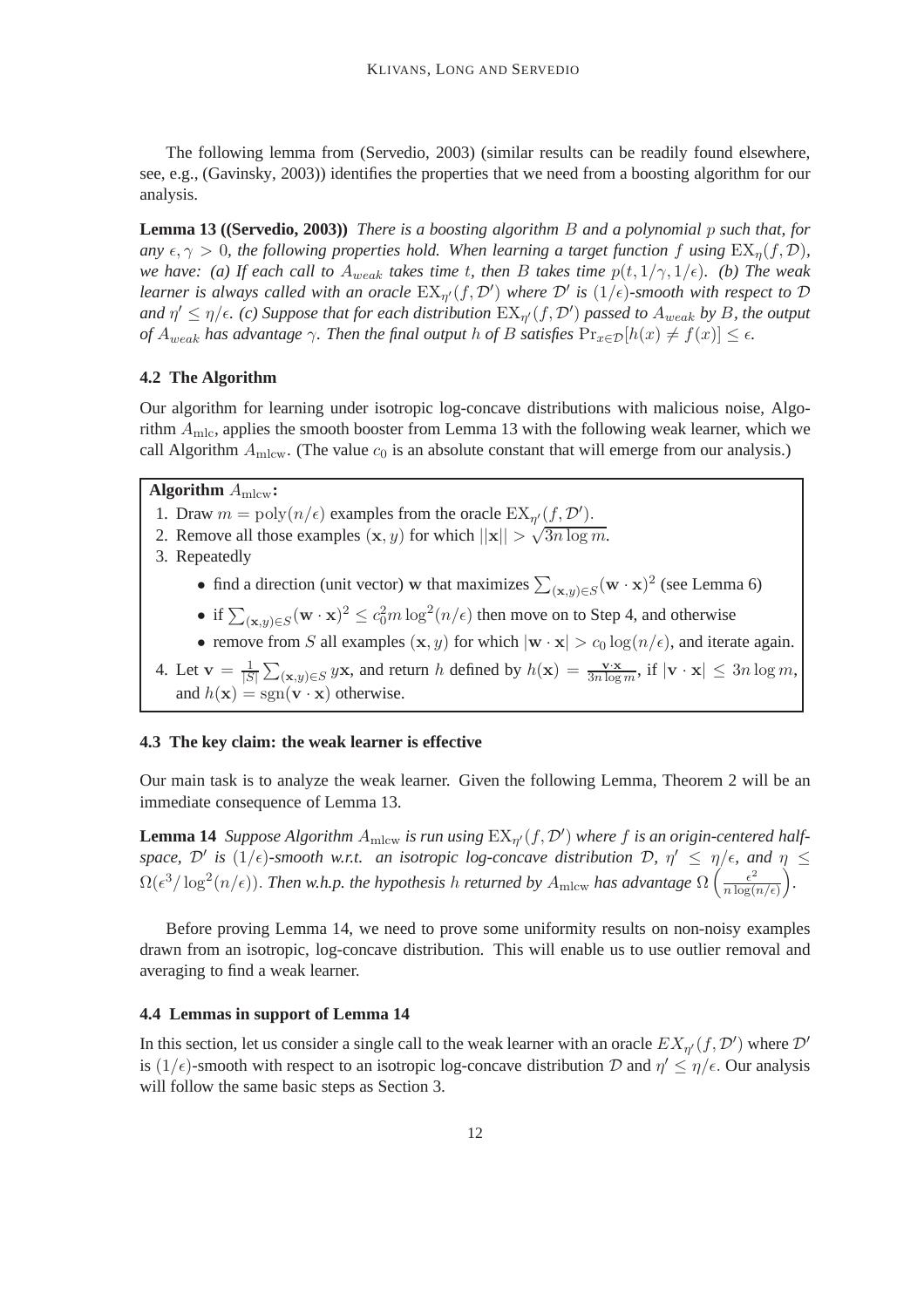A preliminary observation is that w.h.p. all clean examples drawn in Step 1 of Algorithm  $A_{\text{mlcw}}$ have  $\|\mathbf{x}\| \leq \sqrt{3n \log m}$ ; indeed, for any given draw of x from D', the probability that  $\|\mathbf{x}\|$  >  $\sqrt{3n \log m}$  is at most  $\frac{e}{\epsilon m^3}$  by Lemma 5 together with the fact that  $\mathcal{D}'$  is  $1/\epsilon$ -smooth with respect to an i.l.c. distribution. Therefore, w.h.p., only noisy examples are removed in Step 2 of the algorithm, and we shall assume that the distributions D and D' are in fact supported entirely on  $\{x : ||x|| \leq \}$  $\sqrt{3n \log m}$ . This assumption affects us in two ways: first, it costs us an additional  $\frac{e}{\epsilon m^2}$  in the failure probability analysis below (which is not a problem and is in fact swallowed up by our "w.h.p." notation). Second, it means that the overall  $1-\epsilon$  accuracy bound we establish for the entire learning algorithm may be slightly worse than the true value. This is because our final hypothesis may always be wrong on the examples x that have  $\|\mathbf{x}\| > \sqrt{3n \log m}$  and are ignored in our analysis; however such examples have probability mass at most  $\frac{e}{m^3}$  under the isotropic log-concave distribution  $\mathcal D$ (again by Lemma 5), and thus the additional accuracy cost is at most  $\frac{e}{m^3}$ . Since  $\epsilon \gg \frac{e}{m^3}$ , this does not affect the overall correctness of our analysis. Note that a consequence of this assumption is that we can just take  $h(\mathbf{x}) = \frac{\mathbf{v} \cdot \mathbf{x}}{3n \log m}$ .

The remarks about high-probability statements and failure probabilities from Section 3.1 apply here as well, and as in Section 3 we write "w.h.p." as shorthand for "with probability  $1 1/\text{poly}(n/\epsilon)$ ."

We first show that the variance of  $\mathcal{D}'$  in every direction is not too large:

**Lemma 15** *For any*  $\mathbf{a} \in \mathbb{S}^{n-1}$  *we have*  $E_{\mathbf{x} \sim \mathcal{D}'}[(\mathbf{a} \cdot \mathbf{x})^2] = O(\log^2(1/\epsilon)).$ 

*Proof.* For x chosen according to D, the distribution of  $\mathbf{a} \cdot \mathbf{x}$  is a unit variance log-concave distribution by Lemma 4. Thus, for any positive integer  $k$ ,

$$
E_{\mathbf{x}\sim\mathcal{D}'}[(\mathbf{a}\cdot\mathbf{x})^2] \leq k^2 + \sum_{i=k}^{\infty} (i+1)^2 \Pr_{\mathbf{x}\sim\mathcal{D}'}[|\mathbf{a}\cdot\mathbf{x}| \in (i,i+1]]
$$
  
\n
$$
\leq k^2 + \sum_{i=k}^{\infty} (i+1)^2 (1/\epsilon) \Pr_{\mathbf{x}\sim\mathcal{D}}[|\mathbf{a}\cdot\mathbf{x}| \in (i,i+1]]
$$
  
\n
$$
\leq k^2 + (1/\epsilon) \sum_{i=k}^{\infty} (i+1)^2 \Pr_{\mathbf{x}\sim\mathcal{D}}[|\mathbf{a}\cdot\mathbf{x}| > i]
$$
  
\n
$$
\leq k^2 + (1/\epsilon) \sum_{i=k}^{\infty} (i+1)^2 e^{-i+1} \leq k^2 + (1/\epsilon) \cdot \Theta(k^2 e^{-k})
$$

where the first inequality in the last line uses Lemmas 4 and 5.

Setting  $k = \ln(1/\epsilon)$  completes the proof.

The following anticoncentration bound will be useful for proving that clean examples drawn from  $\mathcal{D}'$  tend to be classified correctly with a large margin.

П

**Lemma 16** *Let*  $u \in \mathbb{S}^{n-1}$ *. Then* 

$$
\mathbf{E}_{\mathbf{x} \sim \mathcal{D}'}[|\mathbf{u} \cdot \mathbf{x}|] \geq \epsilon/8.
$$

*Proof.* Clearly

$$
\mathbf{E}_{\mathbf{x} \sim \mathcal{D}'}[|\mathbf{u} \cdot \mathbf{x}|] \geq (\epsilon/4) \Pr_{\mathbf{x} \sim \mathcal{D}'}[|\mathbf{u} \cdot \mathbf{x}| > \epsilon/4].
$$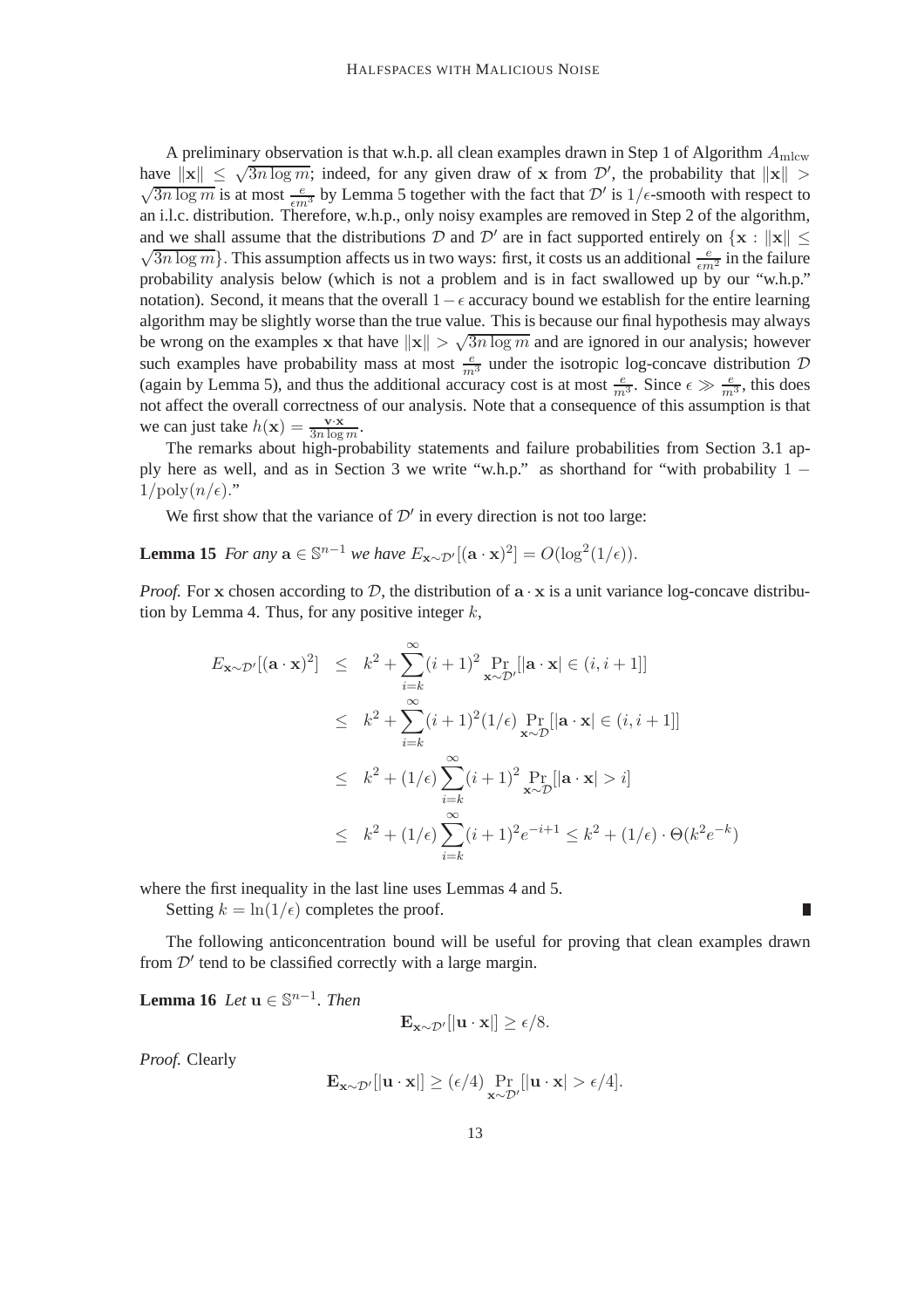But by Lemma 5,

$$
\Pr_{\mathbf{x} \sim \mathcal{D}'}[|\mathbf{u} \cdot \mathbf{x}| \le \epsilon/4] \le \frac{1}{\epsilon} \Pr_{\mathbf{x} \sim \mathcal{D}}[|\mathbf{u} \cdot \mathbf{x}| \le \epsilon/4] \le \frac{\epsilon/2}{\epsilon} = 1/2.
$$

The next two lemmas are isotropic log-concave analogues of the uniform distribution Lemmas 7 and 8 respectively. The first one says that w.h.p. no direction a has much more variance than the expected variance in any direction:

**Lemma 17** *W.h.p. over a random draw of ℓ clean examples*  $S_{\text{clean}}$  *from*  $D'$ *, we have* 

$$
\max_{\mathbf{a}\in\mathbb{S}^{n-1}}\left\{\frac{1}{\ell}\sum_{(\mathbf{x},y)\in S_{\text{clean}} }(\mathbf{a}\cdot\mathbf{x})^2\right\}\leq O(1)\left(\log^2\frac{1}{\epsilon}+\frac{n^{3/2}\log^2\ell}{\sqrt{\ell}}\right).
$$

*Proof.* By Lemma 15, for any  $\mathbf{a} \in \mathbb{S}^{n-1}$  we have

$$
\mathbf{E}_{\mathbf{x} \sim \mathcal{D}'}[(\mathbf{a} \cdot \mathbf{x})^2] = \Theta(\log^2(1/\epsilon)).
$$

Since as remarked earlier we may assume D' is supported on  $\{x : ||x|| \leq \sqrt{3n \log m}\}$ , we may apply Lemmas 25 and 27 (see Appendix A) with functions  $f_a$  defined by  $f_a = \frac{(a \cdot x)^2}{3n \log m}$ . This completes the proof.

The second lemma says that for a sufficiently large clean data set, w.h.p. no direction has too many examples lying too far out in that direction:

**Lemma 18** *For any*  $\beta > 0$  *and*  $\kappa > 1$ , *if*  $S_{\text{clean}}$  *is a set of*  $\ell \geq \frac{O(1)\epsilon e^{\beta}(n \ln(e^{-\beta}/\epsilon) + \log m)}{(1+\kappa)\ln(1+\kappa)}$  $\frac{(\kappa \ln(e^{-\gamma c}) + \log m)}{(1+\kappa)\ln(1+\kappa)}$  clean *examples drawn from* D′ *, then w.h.p. we have*

$$
\max_{{\mathbf a} \in \mathbb{S}^{n-1}} \frac{1}{\ell} \big| \{{\mathbf x} \in S_{\rm clean}: |{\mathbf a} \cdot {\mathbf x}| > \beta \} \big| \ \le \ (1+\kappa) \left(\frac{1}{\epsilon}\right) e^{-\beta + 1}.
$$

*Proof.* Lemma 5 implies that for the original isotropic log-concave distribution  $D$ , we have

$$
\Pr_{\mathbf{x}\sim\mathcal{D}}[|\mathbf{a}\cdot\mathbf{x}|>\beta]\leq e^{-\beta+1}.
$$

Since  $\mathcal{D}'$  is  $(1/\epsilon)$ -smooth with respect to  $\mathcal{D}$ , this implies that

$$
\Pr_{\mathbf{x}\sim\mathcal{D}'}[|\mathbf{a}\cdot\mathbf{x}|>\beta] \le \frac{e^{-\beta+1}}{\epsilon}.\tag{6}
$$

In the proof of Lemma 8, we observed that the VC-dimension of

$$
\{\{\mathbf x: |\mathbf a \cdot \mathbf x| > \beta\} \; : \; \mathbf a \in \mathbf R^n, \beta \in \mathbf R\}
$$

is  $O(n)$ , so applying Lemma 28 with (6) completes the proof of this lemma.

The following is an isotropic log-concave analogue of Corollary 9, establishing that not too many clean examples are removed in the outlier removal step:

П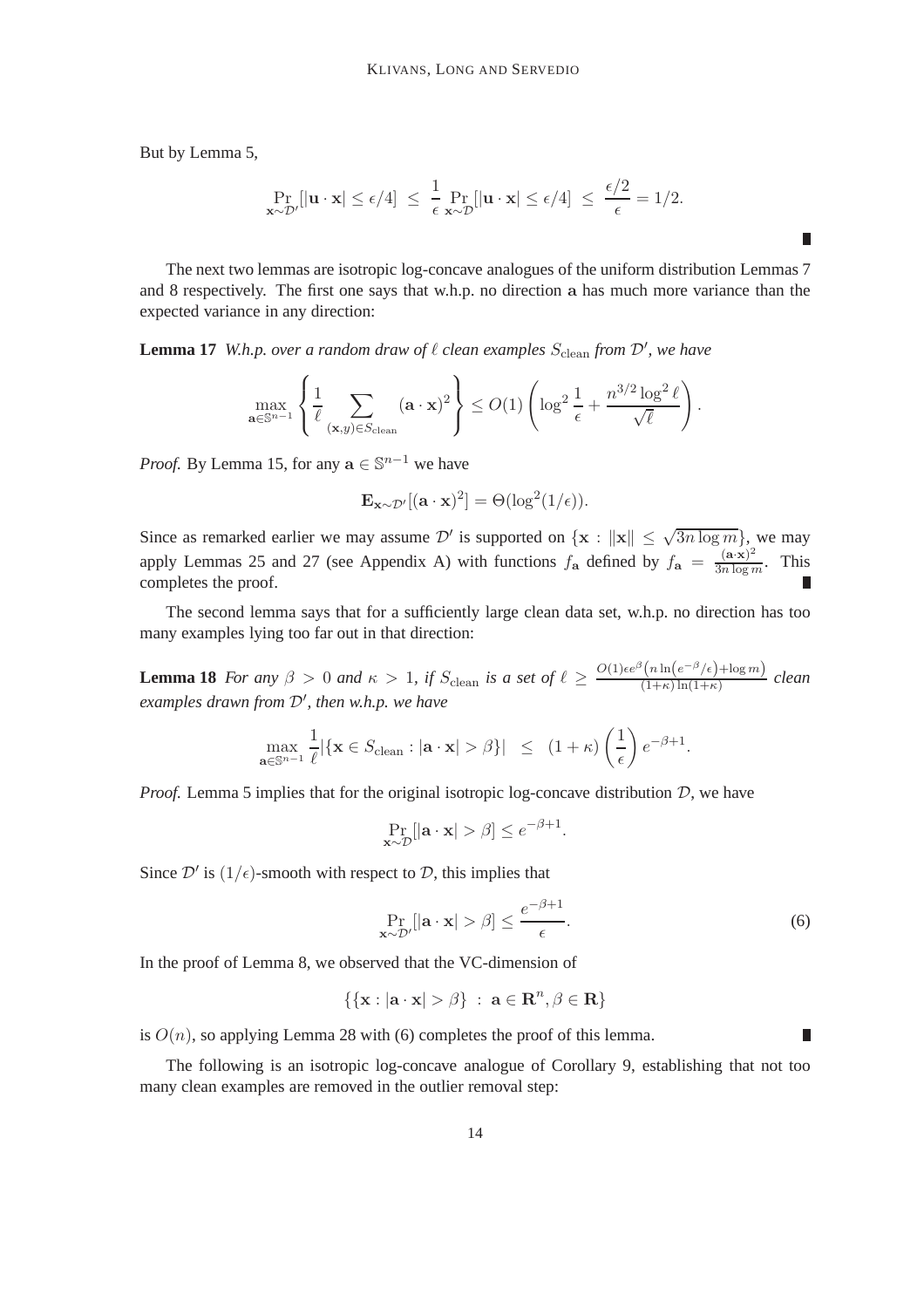**Corollary 19** *W.h.p. over the random draw of the m-element sample* S from  $EX_{\eta'}(f, \mathcal{D}')$ , the *number of clean examples removed during any one execution of the outlier removal step (final* substep of Step 2) in Algorithm  $A_{\rm mlow}$  is at most  $6m\epsilon^3/n^4.$ 

*Proof.* Since the true noise rate  $\eta$  is assumed sufficiently small, the value  $\eta' \leq \eta/\epsilon$  is at most  $\epsilon/4$ , and thus w.h.p. the number  $\ell$  of clean examples in S is at least (say)  $m/2$ . We would like to apply Lemma 18 with  $\kappa = (n/\epsilon)^{c_0 - 4}$  and  $\beta = c_0 \log(n/\epsilon)$ , and we may do this since we have

$$
\frac{O(1)\epsilon e^{\beta} \left(n \ln \left(\epsilon e^{\beta}\right) + \log m\right)}{(1+\kappa)\ln(1+\kappa)} \le \frac{O(1)\epsilon (n/\epsilon)^{c_0} n \log m}{(n/\epsilon)^{c_0-4} \log m} \le O(1)n^5/\epsilon^3 \ll \frac{m}{2} \le \ell
$$

for a suitable fixed poly $(n/\epsilon)$  choice of m. Since clean points are only removed if they have  $|\mathbf{a} \cdot \mathbf{x}| \ge$  $\beta$ , Lemma 18 gives us that the number of clean points removed is at most

$$
m(1+\kappa) \cdot \frac{1}{\epsilon} e^{-\beta+1} \le m \frac{(6/\epsilon)(n/\epsilon)^{c_0-4}}{(n/\epsilon)^{c_0}} \le 6m\epsilon^3/n^4.
$$

The following lemma is an analogue of Lemma 10; it lower bounds the number of dirty examples that are removed in the outlier removal step.

**Lemma 20** *W.h.p. over the random draw of S, any time Algorithm A<sub>mlcw</sub> executes the outlier removal step it removes at least*  $\frac{m}{O(n)}$  noisy examples.

*Proof.* Since our ultimate goal is only to prove that the algorithm succeeds for some  $\eta$  which is  $o(\epsilon)$ , we may assume without loss of generality that the original noise rate  $\eta$  is less than  $\epsilon/4$ . This means that  $\eta' < 1/4$ , and consequently a Chernoff bound gives that w.h.p. the fraction  $\hat{\eta}'$  of noisy examples in  $S$  at the beginning of the weak learner's training is at most  $1/2$ . And Lemma 17 implies that for a sufficiently large polynomial choice of m, we have that w.h.p. for all  $\mathbf{a} \in \mathbb{S}^{n-1}$ , the following holds for all the clean examples in the data before any examples were removed:

$$
\sum_{(\mathbf{x},y)\in S_{\text{clean}}} (\mathbf{a} \cdot \mathbf{x})^2 \le cm \log^2(1/\epsilon)
$$
 (7)

П

where  $c$  is an absolute constant. We say that a random sample that meets all these requirements is "reasonable." We now set the constant  $c_0$  that is used in the specification of  $A_{\text{mlcw}}$  to be  $\sqrt{2(c+1)}$ . We will now show that, for any reasonable sample  $S$ , the number of noisy examples removed during the first execution of the outlier removal step of  $A_{\text{mlcw}}$  is at least  $\frac{m}{O(n)}$ .

If we remove examples using direction w then it means  $\sum_{x \in S} (\mathbf{w} \cdot \mathbf{x})^2 \ge c_0^2 m \log^2(n/\epsilon)$ . Since  $S$  is reasonable, by  $(7)$  the contribution to the sum from the clean examples that have survived until this point is at most  $cm \log^2(1/\epsilon)$  so we must have

$$
\sum_{(\mathbf{x},y)\in S_{\text{dirty}}} (\mathbf{w}\cdot\mathbf{x})^2 \ge (c_0^2 - c)m \log^2(n/\epsilon).
$$

Let  $S_{\text{dirty}} = N \cup F$  where N is the examples  $(x, y)$  for which x satisfies  $(w \cdot x)^2 \le c_0^2 \log^2(n/\epsilon)$ and  $F$  is the other points. We have

$$
\sum_{(\mathbf{x},y)\in N} (\mathbf{w}\cdot\mathbf{x})^2 \le c_0^2 \hat{\eta}^{\prime} m \log^2(n/\epsilon).
$$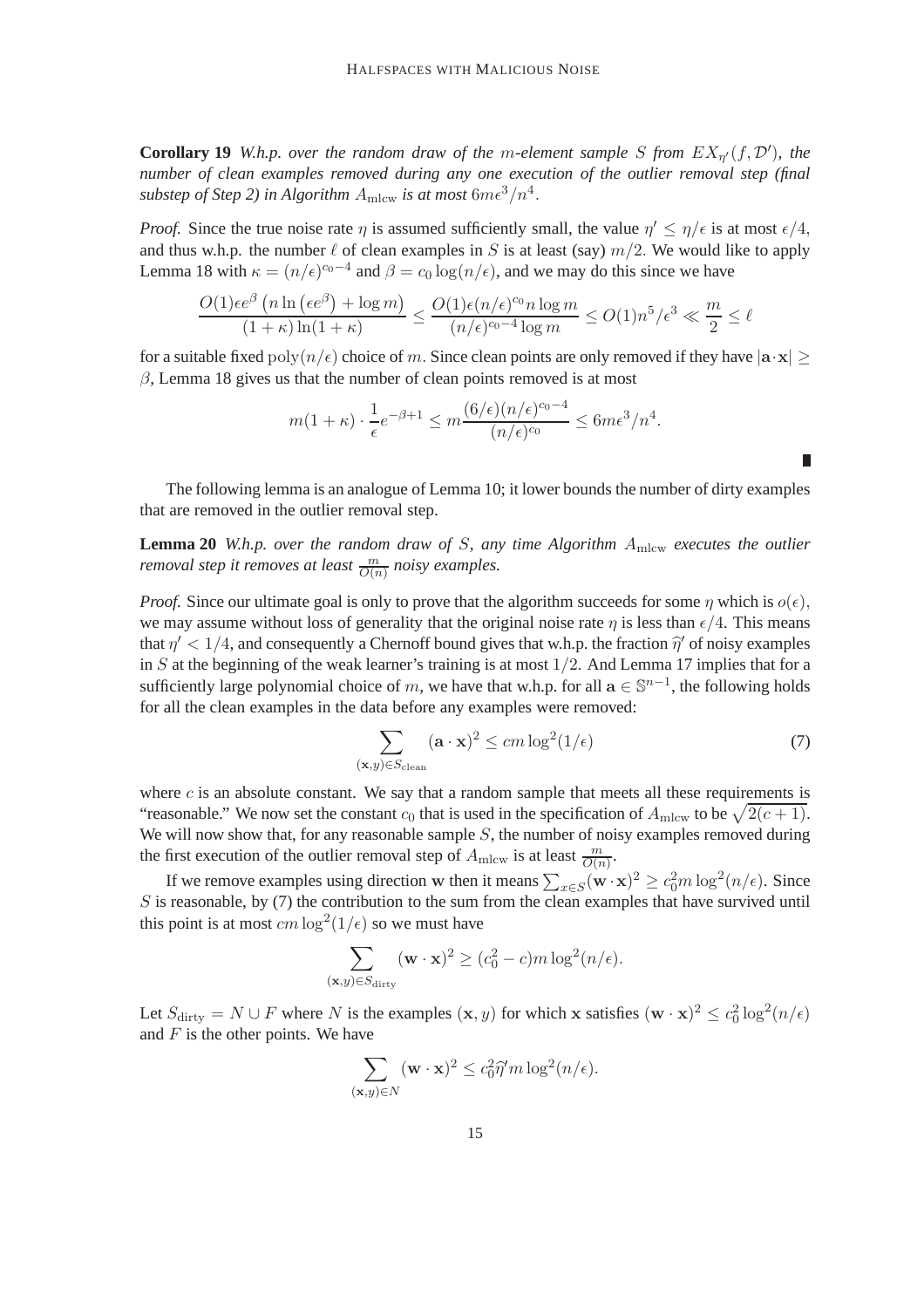and so, since  $||\mathbf{x}|| \leq \sqrt{3n \log m}$  implies that  $(\mathbf{w} \cdot \mathbf{x})^2 \leq 3n \log m$  for all unit length w, we have

$$
|F| \geq \sum_{(\mathbf{x},y)\in F} \frac{(\mathbf{w}\cdot\mathbf{x})^2}{3n\log m} = \sum_{(\mathbf{x},y)\in S_{\text{dirty}}} \frac{(\mathbf{w}\cdot\mathbf{x})^2}{3n\log m} - \sum_{(\mathbf{x},y)\in N} \frac{(\mathbf{w}\cdot\mathbf{x})^2}{3n\log m}
$$
  
\n
$$
\geq \frac{(c_0^2 - c)m\log^2(n/\epsilon) - c_0^2 \hat{\eta}^2 m \log^2(n/\epsilon)}{3n\log m}
$$
  
\n
$$
\geq \frac{m\log^2(n/\epsilon)}{3n\log m}
$$
  
\n
$$
\geq \frac{m}{O(n)}
$$

where the next-to-last inequality uses  $\eta' \leq 1/2$  and  $c_0 = \sqrt{2(c+1)}$ , and the final one uses  $m =$  $O(poly(n/\epsilon))$ . The points in F are precisely the ones that are removed, and thus the lemma is proved. П

#### **4.5 Proof of Lemma 14**

We first note that Lemma 20 implies that w.h.p. the weak learner must terminate after at most  $O(n)$ iterations of outlier removal.

Let u be the unit length normal vector of the separating halfspace for the target function  $f$ . Recall that we have assumed without loss of generality that  $||\mathbf{x}|| \leq \sqrt{3n \log m}$  for all x in the training set, so that  $||v|| \leq \sqrt{3n \log m}$ , and thus the advantage of h with respect to  $\mathcal{D}'$  can be expressed as

$$
\mathbf{E}_{\mathbf{x}\sim\mathcal{D}'}[h(\mathbf{x})f(\mathbf{x})] = \frac{\mathbf{E}_{\mathbf{x}\sim\mathcal{D}'}[(\mathbf{v}\cdot\mathbf{x})f(\mathbf{x})]}{3n\log m}
$$
(8)

and so we shall work on lower bounding  $\mathbf{E}_{\mathbf{x} \sim \mathcal{D}'}[(\mathbf{v} \cdot \mathbf{x})f(\mathbf{x})].$ 

As in the proof of Lemma 12, let

- $S_{\text{clean}}$  be all of the clean examples in the initial sample S, and  $S'_{\text{clean}}$  be those that are not removed in any stage of outlier removal;
- $S_{\text{dirty}}$  be all of the dirty examples in the initial sample S, and  $S'_{\text{dirty}}$  be those that are not removed in any stage of outlier removal;
- $\eta' = \frac{|S'_{\text{dirty}}|}{|S'_{\text{clean}} \cup S'_{\text{d}}|}$  $\frac{|S'_{\text{dirty}}|}{|S'_{\text{clean}} \cup S'_{\text{dirty}}|}$ , i.e., the noise rate among the examples that survive until the end of training of the weak learner, and
- $\alpha = \frac{|S_{\text{clean}} S_{\text{clean}}'|}{|S_{\text{clean}}' \cup S_{\text{dirty}}'|}$ , the ratio of the number of clean points that were erroneously removed to the size of the final surviving data set.

As before we write S' for  $S_{\text{clean}}' \cup S_{\text{dirty}}'$ . Also as before, let  $\mathbf{v}_{\text{clean}}$  be the average of *all* the clean examples,  $v_{\text{dirty}}'$  be the average of the dirty (noisy) examples that were not deleted, and  $v_{\text{del}}$ be the average of the clean examples that were deleted. Then arguing exactly as before, we have

$$
\mathbf{v} = (1 - \eta' + \alpha)\mathbf{v}_{\text{clean}} + \eta'\mathbf{v}_{\text{dirty}}' - \alpha\mathbf{v}_{\text{del}}.
$$
\n(9)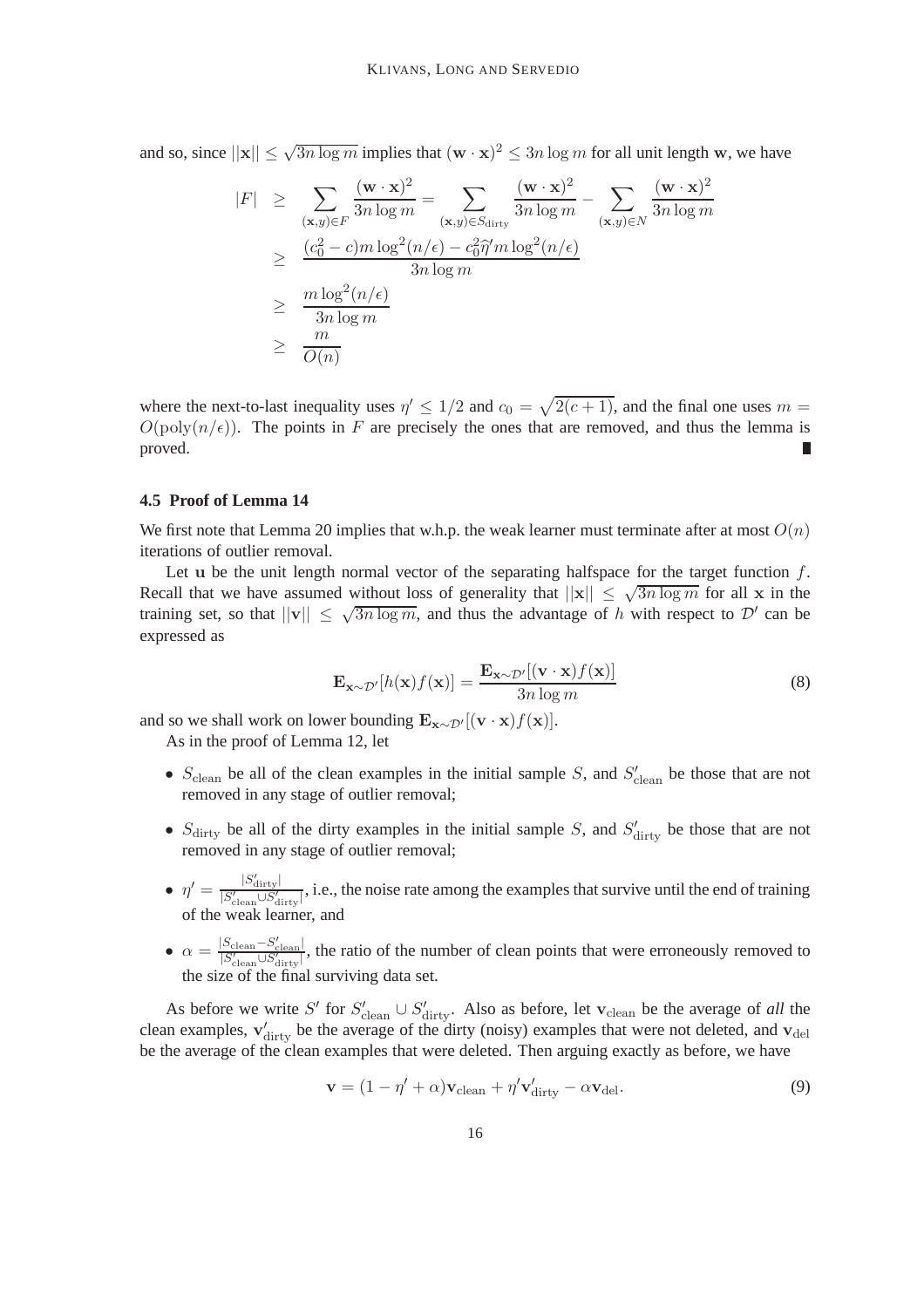The expectation of  $v_{clean}$  will play a special role in the analysis:

$$
\mathbf{v}_{\text{clean}}^* \stackrel{def}{=} \mathbf{E}_{\mathbf{x} \sim \mathcal{D}'}[f(\mathbf{x})\mathbf{x}].
$$

Once again, we will demonstrate the limited effect of  $\mathbf{v}'_{\text{dirty}}$  by bounding its length. This time, the outlier removal enforces the fact that, for any  $w \in \mathbb{S}^{n-1}$ , we have

$$
\sum_{(\mathbf{x},y)\in S} (\mathbf{w}\cdot\mathbf{x})^2 \le c_0^2 m \log^2(n/\epsilon).
$$

Applying this for the unit vector w in the direction of  $v'_{\text{dirty}}$  as was done in Lemma 12, this implies

$$
\|\mathbf{v}_{\text{dirty}}'\| \le c_0 \log(n/\epsilon) \sqrt{\frac{m}{|S_{\text{dirty}}'|}}.
$$

Next, let us apply this to bound an expression that captures the average harm done by  $v'_{\text{dirty}}$ .

$$
|\mathbf{E}_{\mathbf{x} \sim \mathcal{D}'}[f(\mathbf{x})(\mathbf{v}_{\text{dirty}}' \cdot \mathbf{x})]| = |\mathbf{v}_{\text{dirty}}' \cdot \mathbf{v}_{\text{clean}}^*|
$$
  

$$
\leq c_0 \log(n/\epsilon) \sqrt{\frac{m}{|S_{\text{dirty}}'|}} ||\mathbf{v}_{\text{clean}}^*||. \tag{10}
$$

To show that  $v_{clean}$  plays a relatively large role, it is helpful to lower bound the length of  $v_{clean}^*$ . We do this by lower bounding the length of its projection onto the unit normal vector u of the target as follows:

$$
\mathbf{v}_{\text{clean}}^* \cdot \mathbf{u} = \mathbf{E}_{\mathbf{x} \sim \mathcal{D}'}[(f(\mathbf{x})\mathbf{x}) \cdot \mathbf{u}] = \mathbf{E}_{\mathbf{x} \sim \mathcal{D}'}[\text{sgn}(\mathbf{u} \cdot \mathbf{x})(\mathbf{x} \cdot \mathbf{u})] = \mathbf{E}_{\mathbf{x} \sim \mathcal{D}'}[|\mathbf{x} \cdot \mathbf{u}|] \ge \epsilon/8,
$$

by Lemma 16. Since u is unit length, this implies

$$
||\mathbf{v}_{\text{clean}}^*|| \ge \epsilon/8. \tag{11}
$$

Armed with this bound, we can now lower bound the benefit imparted by  $v_{clean}$ .

$$
\mathbf{E}_{\mathbf{z} \sim \mathcal{D}'}[f(\mathbf{z})(\mathbf{v}_{\text{clean}} \cdot \mathbf{z})] = \frac{1}{S_{\text{clean}}}\sum_{(\mathbf{x}, y) \in S_{\text{clean}}}\mathbf{E}_{\mathbf{z} \sim \mathcal{D}'}[y f(\mathbf{z})(\mathbf{x} \cdot \mathbf{z})]
$$

$$
= \frac{1}{S_{\text{clean}}}\sum_{(\mathbf{x}, y) \in S_{\text{clean}}}(y \mathbf{x}) \cdot \mathbf{v}_{\text{clean}}^*.
$$

Since  $\mathbf{E}[(y\mathbf{x}) \cdot \mathbf{v}_{\text{clean}}^*] = ||\mathbf{v}_{\text{clean}}^*||^2$ , and  $(y\mathbf{x}) \cdot \mathbf{v}_{\text{clean}}^* \in [-3n \log m, 3n \log m]$ , a Hoeffding bound implies that w.h.p.

$$
\mathbf{E}_{\mathbf{z} \sim \mathcal{D}'}[f(\mathbf{z})(\mathbf{v}_{\text{clean}} \cdot \mathbf{z})] \ge ||\mathbf{v}_{\text{clean}}^*||^2 - O(n \log^{3/2} m) / \sqrt{|S_{\text{clean}}|}.
$$

Since the noise rate  $\eta'$  is at most  $\eta/\epsilon$  and  $\eta$  certainly less than  $\epsilon/4$  as discussed above, another Hoeffding bound gives that w.h.p.  $|S_{\text{clean}}|$  is at least  $m/2$ ; thus for a suitably large polynomial choice of m, using  $(11)$  we have

$$
\mathbf{E}_{\mathbf{z}\sim\mathcal{D}'}[f(\mathbf{z})(\mathbf{v}_{\text{clean}}\cdot\mathbf{z})] \ge ||\mathbf{v}_{\text{clean}}^*||^2 - O(n\log^{3/2}m)/\sqrt{m/2} \ge \frac{||\mathbf{v}_{\text{clean}}^*||^2}{2}.
$$
 (12)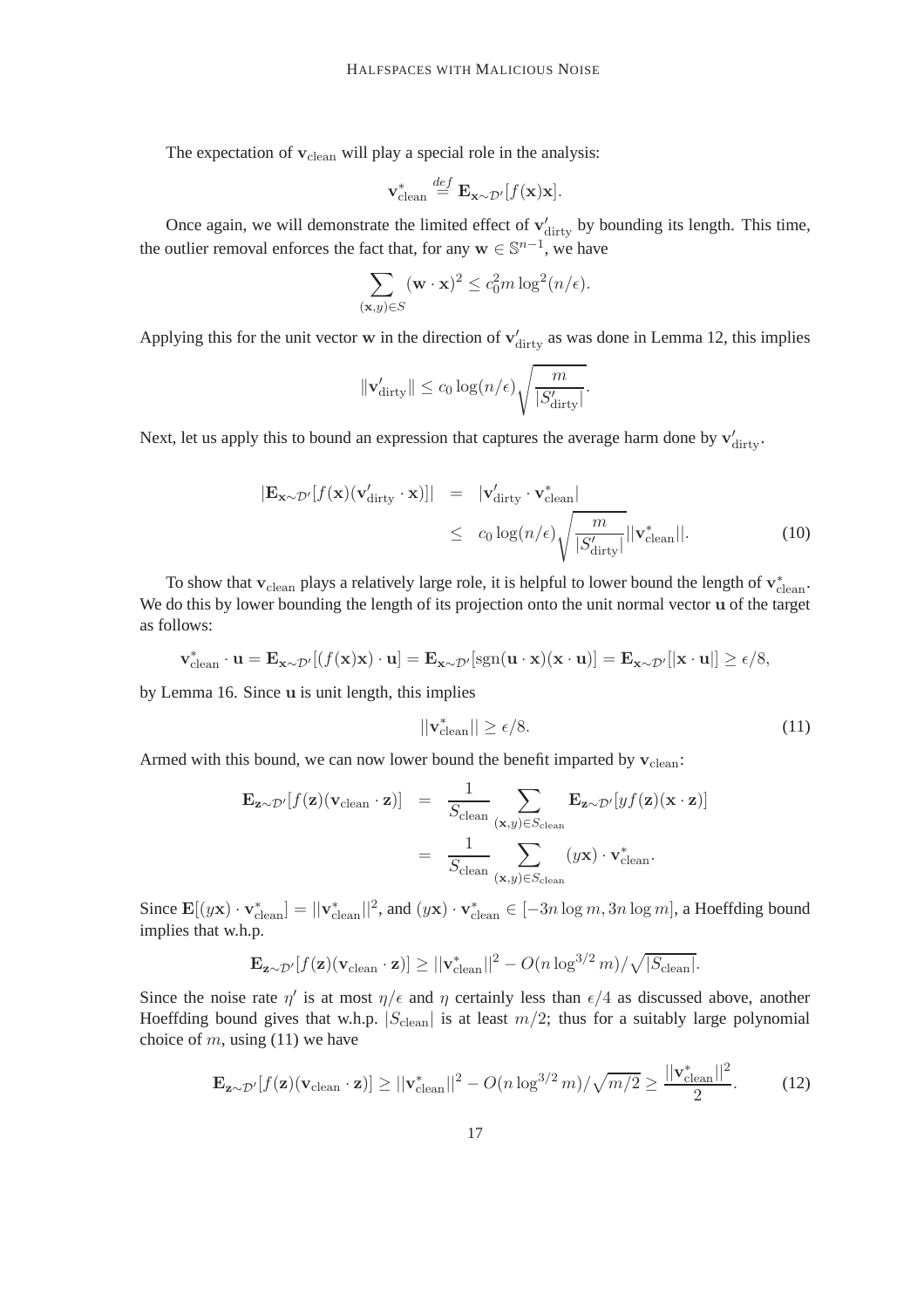Now we are ready to put our bounds together and lower bound the advantage of  $\bf{v}$ . We have

$$
\mathbf{E}_{\mathbf{x} \sim \mathcal{D}'}[f(\mathbf{x})(\mathbf{v} \cdot \mathbf{x})] = (1 - \eta' + \alpha) \mathbf{E}[f(\mathbf{x})(\mathbf{v}_{\text{clean}} \cdot \mathbf{x})] + \eta' \mathbf{E}[f(\mathbf{x})(\mathbf{v}'_{\text{dirty}} \cdot \mathbf{x})] - \alpha \mathbf{E}[f(\mathbf{x})(\mathbf{v}_{\text{del}} \cdot \mathbf{x})].
$$

We bound each of the three contributions in turn. First, using  $1 - \eta' \ge 1/2$  and (12), we have  $(1 - \eta' + \alpha) \mathbf{E}[f(\mathbf{x})(\mathbf{v}_{clean} \cdot \mathbf{x})] \ge \frac{||\mathbf{v}_{clean}^*||^2}{4}.$ 

Next, by  $(10)$ , we have

$$
|\eta'\mathbf{E}_{\mathbf{x} \sim \mathcal{D}'}[f(\mathbf{x})(\mathbf{v}_{\text{dirty}}'\cdot \mathbf{x})]|\leq c_0\log(n/\epsilon)\sqrt{2\eta'}||\mathbf{v}_{\text{clean}}^*||.
$$

Since we may assume that  $\eta \leq c' \epsilon^3 / \log^2(n/\epsilon)$  for as small a fixed constant  $c'$  as we like (recall the overall bound of Theorem 2), we get

$$
c_0 \log(n/\epsilon)\sqrt{2\eta'}||\mathbf{v}_{\text{clean}}^*|| \leq (\epsilon/64)||\mathbf{v}_{\text{clean}}^*||
$$

(for a suitably small constant choice of c'), and this is less than  $\frac{\|\mathbf{v}_{\text{clean}}^*\|^2}{8}$  since  $||\mathbf{v}_{\text{clean}}^*|| \ge \epsilon/8$ .

Finally Corollary 19, together with the fact that there are at most  $O(n)$  iterations of outlier removal and the final surviving data set is of size at least  $m/4$ , gives us that  $\alpha \leq \frac{O(n)(6m\epsilon^3/n^4)}{m/4}$  $\frac{(6m\epsilon^2/n^2)}{m/4},$ which (recalling that both  $\mathbf{v}_{\text{del}}$  and all x in the support of D' have norm at most  $\sqrt{3n \log m}$ ) means that  $|\alpha \mathbf{E}[f(\mathbf{x})(\mathbf{v}_{\text{del}} \cdot \mathbf{x})]| = o(\epsilon^2)$ .

Combining all these bounds, we get

$$
\mathbf{E}_{\mathbf{x} \sim \mathcal{D}'}[f(\mathbf{x})(\mathbf{v} \cdot \mathbf{x})] \ge \frac{||\mathbf{v}_{\text{clean}}^*||^2}{4} - \frac{||\mathbf{v}_{\text{clean}}^*||^2}{8} - o(\epsilon^2) \ge \frac{\epsilon^2}{1024}
$$

by (11). Together with (8), the proof of Lemma 14 is completed.

# **5. Learning under isotropic log-concave distributions with adversarial label noise**

#### **5.1 The Model**

We now define the model of learning with adversarial label noise under isotropic log-concave distributions. In this model the learning algorithm has access to an oracle that provides independent random examples drawn according to a fixed distribution P on  $\mathbb{R}^n \times \{-1,1\}$ , where

- the marginal distribution over  $\mathbb{R}^n$  is isotropic log-concave, and
- there is a halfspace f such that  $Pr_{(x,y)\sim P}[f(x) \neq y] = \eta$ .

The parameter  $\eta$  is the *noise rate*. As usual, the goal of the learner is to output a hypothesis h such that  $Pr_{(x,y)\sim \mathcal{D}}[h(x) \neq y] \leq \epsilon$ ; if an algorithm achieves this goal, we say it learns to accuracy  $1 - \epsilon$  in the presence of adversarial label noise at rate  $\eta$ .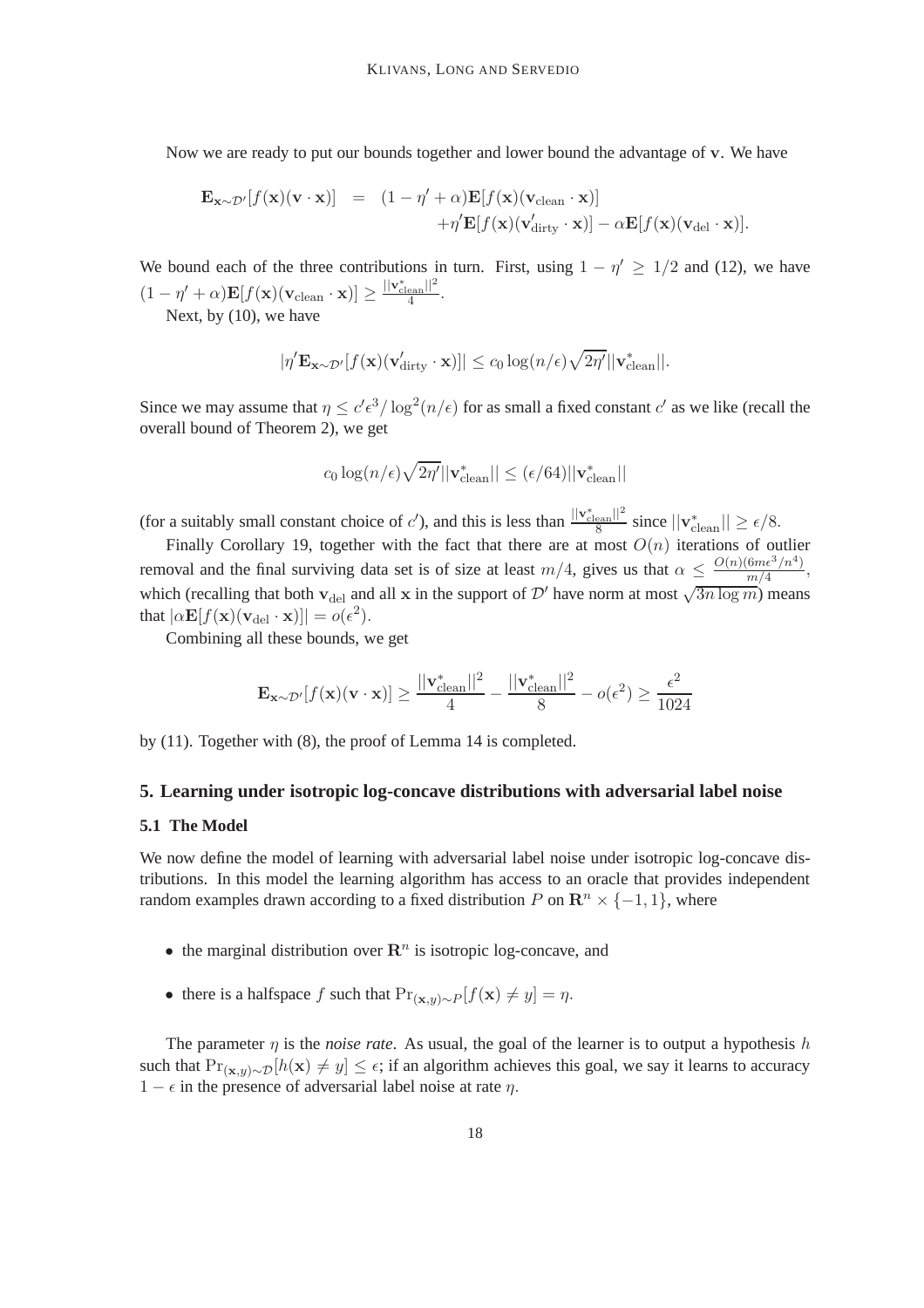#### **5.2 The Algorithm**

Like the algorithm  $A_{\text{mlc}}$  considered in the last section, the algorithm  $A_{\text{alc}}$  studied in this section applies the smooth boosting algorithm of Lemma 13 to a weak learner that performs averaging. The weak learner  $A_{\text{alew}}$  behaves as follows:

**Algorithm** Aalcw**:**

- 1. Draw a set S of m examples according to  $P'$  (the oracle for a modified distribution provided by the boosting algorithm).
- 2. Remove all examples  $(x, y)$  such that  $||x|| > \sqrt{3n \log m}$  from S.
- 3. Let  $v = \frac{1}{18}$  $\frac{1}{|S|}$   $\sum_{(\mathbf{x},y)\in S} y\mathbf{x}$ . Return the confidence-rated classifier h defined by  $h(\mathbf{x}) =$  $\frac{\mathbf{v} \cdot \mathbf{x}}{3n \log m}$  if  $|\mathbf{v} \cdot \mathbf{x}| \leq 3n \log m$ , and  $h(\mathbf{x}) = \text{sgn}(\mathbf{v} \cdot \mathbf{x})$  otherwise.

# **5.3 Claim about the weak learner**

As in the previous section, the heart of our analysis will be to analyze the weak learner. We omit discussing the application of the smooth boosting algorithm here, as it is nearly identical to Section 4.

**Lemma 21** *Suppose Algorithm*  $A_{\text{alcw}}$  *is run using*  $P'$  *as the source of labeled examples, where*  $P'$ *is a distribution that is*  $(1/\epsilon)$ *-smooth with respect to a joint distribution* P *on*  $\mathbb{R}^n \times \{-1, 1\}$  *whose marginal*  $\mathcal{D}'$  *on*  $\mathbb{R}^n$  *is isotropic and log-concave. Further, assume there exists a linear threshold function f such that*  $Pr_{(\mathbf{x},y)\sim P'}[f(\mathbf{x}) \neq y] \leq \eta/\epsilon$  *and*  $\eta \leq \Omega(\frac{\epsilon^3}{\log(1/\epsilon)}))$  $\frac{\epsilon^3}{\log(1/\epsilon)}$ ). Then with high probability,  $A_{\text{alcw}}$  *outputs a hypothesis with advantage*  $\Omega(\frac{\epsilon^2}{n \log \ell})$  $\frac{\epsilon^2}{n \log(n/\epsilon)}$ ).

# **5.4 Lemmas in support of Lemma 21**

During this section, let us focus our attention on a single call to the weak learner. Let  $P'$  be a distribution as in Lemma 21 and let  $\mathcal{D}'$  be the marginal on  $\mathbb{R}^n$ . We observe that since  $P'$  is  $(1/\epsilon)$ smooth with respect to P, the marginal  $\mathcal{D}'$  of  $P'$  is  $(1/\epsilon)$ -smooth with respect to the marginal  $\mathcal D$  of P.

As in Section 4, we may assume that the support of  $\mathcal{D}'$  lies entirely on x such that  $||\mathbf{x}|| \leq$  $\sqrt{3n \log m}$  (this negligibly affects the final bounds obtained in our analyses).

The following technical lemma will be used to limit the extent to which the distribution  $P'$  can concentrate a lot of noise in one direction.

**Lemma 22** Let E be any event with positive probability under  $\mathcal{D}'$ , and let  $\kappa = \mathcal{D}'(E)$ . For any unit  $length \mathbf{a} \in \mathbf{R}^n$ ,  $\mathbf{E}_{\mathbf{x} \sim \mathcal{D}'}[|\mathbf{a} \cdot \mathbf{x}| | E] = O\left(\log \frac{1}{\kappa \epsilon}\right)$ .

*Proof.* Let  $\beta$  be such that  $\Pr_{\mathbf{x} \sim \mathcal{D}'}[|\mathbf{a} \cdot \mathbf{x}| > \beta] = \kappa$ . By Lemmas 4 and 5, together with the fact that  $\mathcal{D}'$  is  $(1/\epsilon)$  smooth with respect to  $\mathcal{D}$ , we have

$$
\kappa \le \frac{1}{\epsilon} e^{-\beta + 1}
$$

which implies  $\beta \leq 1 + \ln\left(\frac{1}{\epsilon \kappa}\right)$ .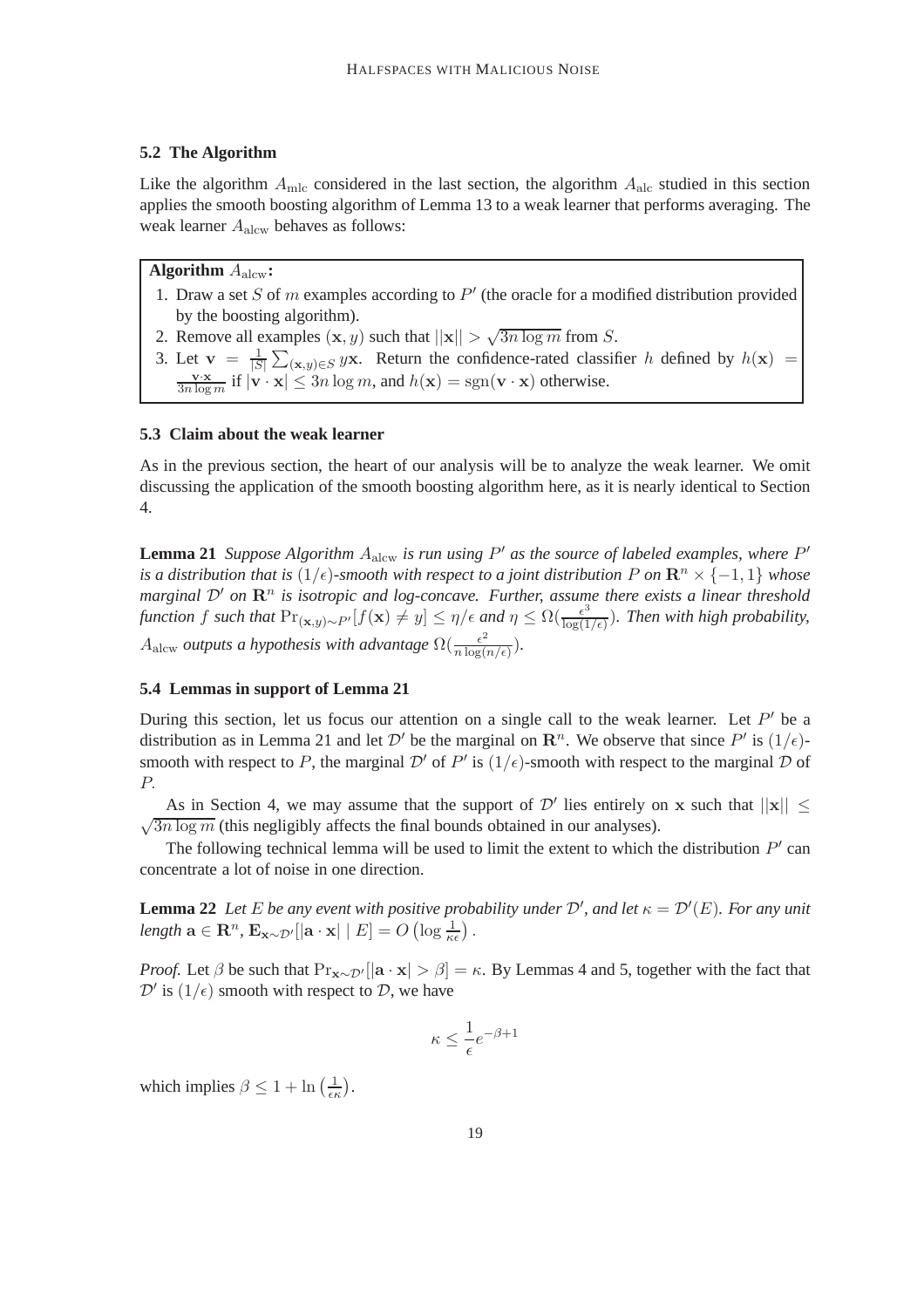Let F be the event that  $|\mathbf{a} \cdot \mathbf{x}| > \beta$ . We will show that  $\mathbf{E}_{\mathbf{x} \sim \mathcal{D}'}[|\mathbf{a} \cdot \mathbf{x}| | E] \leq \mathbf{E}_{\mathbf{x} \sim \mathcal{D}'}[|\mathbf{a} \cdot \mathbf{x}| | F]$ , and then bound  $\mathbf{E}_{\mathbf{x} \sim \mathcal{D}'}[|\mathbf{a} \cdot \mathbf{x}| | F]$ . If  $\Pr[(E - F) \cup (F - E)] = 0$ , then, obviously,  $\mathbf{E}_{\mathbf{x} \sim \mathcal{D}'}[|\mathbf{a} \cdot \mathbf{x}| | E] =$  $\mathbf{E}_{\mathbf{x} \sim \mathcal{D}'}[|\mathbf{a} \cdot \mathbf{x}| | F]$ . Suppose  $\Pr[(E - F) \cup (F - E)] > 0$ . Then

$$
\mathbf{E}_{\mathbf{x}\sim\mathcal{D}'}[\|\mathbf{a}\cdot\mathbf{x}|\mid E]
$$
\n
$$
= \mathbf{E}_{\mathbf{x}\sim\mathcal{D}'}[\|\mathbf{a}\cdot\mathbf{x}|\mid E\cap F]\Pr[E\cap F] + \mathbf{E}_{\mathbf{x}\sim\mathcal{D}'}[\|\mathbf{a}\cdot\mathbf{x}|\mid E-F]\Pr[E-F]
$$
\n
$$
= \mathbf{E}_{\mathbf{x}\sim\mathcal{D}'}[\|\mathbf{a}\cdot\mathbf{x}|\mid E\cap F]\Pr[E\cap F] + \mathbf{E}_{\mathbf{x}\sim\mathcal{D}'}[\|\mathbf{a}\cdot\mathbf{x}|\mid E-F]\Pr[F-E]
$$
\n(because  $\Pr[E] = \Pr[F]$ )\n
$$
< \mathbf{E}_{\mathbf{x}\sim\mathcal{D}'}[\|\mathbf{a}\cdot\mathbf{x}|\mid E\cap F]\Pr[E\cap F] + \mathbf{E}_{\mathbf{x}\sim\mathcal{D}'}[\|\mathbf{a}\cdot\mathbf{x}\mid F-E]\Pr[F-E],
$$

because for every  $\mathbf{x} \in E - F$  and every  $\mathbf{x}' \in F - E$ ,

$$
|\mathbf{a} \cdot \mathbf{x}| \leq \beta < |\mathbf{a} \cdot \mathbf{x}'|.
$$

But

 $\mathbf{E}_{\mathbf{x} \sim \mathcal{D}'}[|\mathbf{a} \cdot \mathbf{x}| | E \cap F] \Pr[E \cap F] + \mathbf{E}_{\mathbf{x} \sim \mathcal{D}'}[|\mathbf{a} \cdot \mathbf{x}| | F - E] \Pr[F - E] = \mathbf{E}_{\mathbf{x} \sim \mathcal{D}'}[|\mathbf{a} \cdot \mathbf{x}| | F],$ 

so

$$
\mathbf{E}_{\mathbf{x}\sim\mathcal{D}'}[|\mathbf{a}\cdot\mathbf{x}| \mid E] < \mathbf{E}_{\mathbf{x}\sim\mathcal{D}'}[|\mathbf{a}\cdot\mathbf{x}| \mid F].\tag{13}
$$

 $\Box$ 

Now, setting  $b = |\beta|$ , we have

$$
\mathbf{E}_{\mathbf{x} \sim \mathcal{D}'}[\|\mathbf{a} \cdot \mathbf{x}\| \| F] \leq \frac{1}{\mathcal{D}'(F)} \sum_{i=b} (i+1) \Pr_{\mathbf{x} \sim \mathcal{D}'}[\|\mathbf{a} \cdot \mathbf{x}\| \in (i, i+1]]
$$
  
\n
$$
\leq \frac{1}{\mathcal{D}'(F)} \sum_{i=b} (i+1) e^{-i+1}
$$
  
\n
$$
= \frac{1}{\mathcal{D}'(F)} \left( O\left(\frac{e^{-b}b}{\epsilon}\right) \right)
$$
  
\n
$$
= O(b),
$$

since  $\mathcal{D}'(F) = \Theta(e^{-b}/\epsilon)$ . Combining with (13) completes the proof.

**5.5 Proof of Lemma 21**

Fix some halfspace f such that  $Pr_{(x,y)\sim P}[f(x) \neq y] = \eta$ , and let u be the unit normal vector of its separating hyperplane.

Let P' be the joint distribution given to  $A_{\text{alcw}}$  and let D' be its marginal on  $\mathbb{R}^n$ . As noted in the previous subsection,  $\mathcal{D}'$  is  $(1/\epsilon)$ -smooth with respect to the original marginal distribution  $\mathcal D$  of  $P$ .

First, we bound the advantage of the hypothesis h with respect to  $P'$  in terms of the tendency of h to agree with the best linear function  $f$ :

$$
\mathbf{E}_{(\mathbf{x},y)\sim P'}[h(\mathbf{x})y] \ge \mathbf{E}_{(\mathbf{x},y)\sim P'}[h(\mathbf{x})f(\mathbf{x})] - \eta = \mathbf{E}_{\mathbf{x}\sim D'}[h(\mathbf{x})f(\mathbf{x})] - \eta.
$$
 (14)

Furthermore, as we have assumed without loss of generality that  $||\mathbf{x}|| \leq \sqrt{3n \log m}$  for all examples in the training set, and therefore that  $||\mathbf{v}|| \leq \sqrt{3n \log m}$ , we have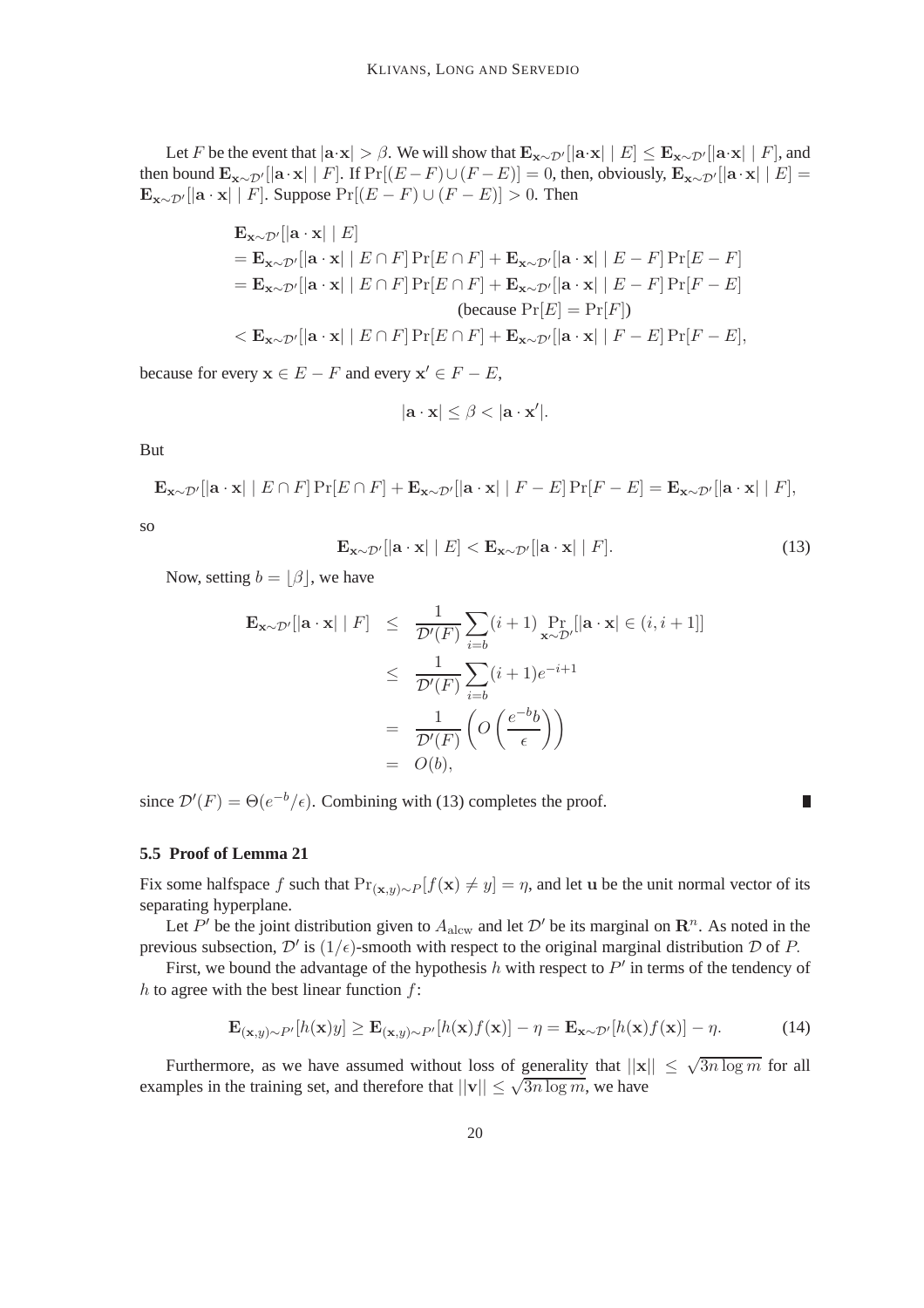$$
\mathbf{E}_{\mathbf{x} \sim \mathcal{D}'}[h(\mathbf{x})f(\mathbf{x})] = \mathbf{E}_{\mathbf{x} \sim \mathcal{D}'}\left[\frac{f(\mathbf{x})(\mathbf{x} \cdot \mathbf{v})}{3n \log m}\right]
$$
(15)

so we will work on bounding  $\mathbf{E}_{\mathbf{x} \sim \mathcal{D}'}[f(\mathbf{x})(\mathbf{x} \cdot \mathbf{v})].$ 

Let  $P'_{\text{clean}}$  be obtained by conditioning a random draw  $(\mathbf{x}, y)$  from  $P'$  on the event that  $f(\mathbf{x}) = y$ . Define  $P'_{\text{dirty}}$  analogously, and let  $\mathcal{D}'_{\text{clean}}$  and  $\mathcal{D}'_{\text{dirty}}$  be the corresponding marginals on  $\mathbb{R}^n$ . Let

$$
\begin{array}{rcl} \mathbf{v}_{\rm{dirty}}^* & = & \mathbf{E}_{(\mathbf{x},y) \sim P_{\rm{dirty}}'}[y\mathbf{x}] \\ \mathbf{v}_{\rm{correct}}^* & = & \mathbf{E}_{\mathbf{x} \sim \mathcal{D}'}[f(\mathbf{x})\mathbf{x}]. \end{array}
$$

Note that the linearity of expectation implies that

$$
\mathbf{E}_{\mathbf{x} \sim \mathcal{D}'}[f(\mathbf{x})(\mathbf{x} \cdot \mathbf{v})] = (\mathbf{E}_{\mathbf{x} \sim \mathcal{D}'}[f(\mathbf{x})(\mathbf{x})]) \cdot \mathbf{v} = \mathbf{v}_{\text{correct}}^* \cdot \mathbf{v} = \frac{1}{m} \sum_{(\mathbf{x}, y) \in S} \mathbf{v}_{\text{correct}}^* \cdot (y\mathbf{x}). \tag{16}
$$

Equation (16) expresses  $\mathbf{E}_{\mathbf{x} \sim \mathcal{D}'}[f(\mathbf{x})(\mathbf{x} \cdot \mathbf{v})]$ , which is closely related to the advantage of h through (15) and (14), as a sum of independent random variables, one for each example. We will bound  $\mathbf{E}_{\mathbf{x} \sim \mathcal{D}'}[f(\mathbf{x})(\mathbf{x} \cdot \mathbf{v})]$  by bounding the expected effect of a random example on its value, and applying a Hoeffding bound.

Let  $\eta' = \Pr_{(\mathbf{x}, y) \sim P'}[f(\mathbf{x}) \neq y]$ . Since P' is 1/ $\epsilon$ -smooth with respect to P, we have  $\eta' \leq \eta/\epsilon$ . We can rearrange the effect of a random example as follows

$$
\mathbf{E}_{(\mathbf{x},y)\sim P'}[\mathbf{v}_{\text{correct}}^* \cdot (y\mathbf{x})] = (1 - \eta')\mathbf{E}_{(\mathbf{x},y)\sim P'}[\mathbf{v}_{\text{correct}}^* \cdot (f(\mathbf{x})\mathbf{x})|y = f(\mathbf{x})] \n+ \eta' \mathbf{E}_{(\mathbf{x},y)\sim P'}[\mathbf{v}_{\text{correct}}^* \cdot (-f(\mathbf{x})\mathbf{x})|y \neq f(\mathbf{x})] \n= (1 - \eta')\mathbf{E}_{(\mathbf{x},y)\sim P'}[\mathbf{v}_{\text{correct}}^* \cdot (f(\mathbf{x})\mathbf{x})|y = f(\mathbf{x})] \n+ \eta' \mathbf{E}_{(\mathbf{x},y)\sim P'}[\mathbf{v}_{\text{correct}}^* \cdot (f(\mathbf{x})\mathbf{x})|y \neq f(\mathbf{x})] \n- \eta' \mathbf{E}_{(\mathbf{x},y)\sim P'}[\mathbf{v}_{\text{correct}}^* \cdot (f(\mathbf{x})\mathbf{x})|y \neq f(\mathbf{x})] \n+ \eta' \mathbf{E}_{(\mathbf{x},y)\sim P'}[\mathbf{v}_{\text{correct}}^* \cdot (-f(\mathbf{x})\mathbf{x})|y \neq f(\mathbf{x})].
$$
\n(17)

Since

$$
\mathbf{E}_{(\mathbf{x},y)\sim P'}[\mathbf{v}_{\text{correct}}^* \cdot (f(\mathbf{x})\mathbf{x})] \n= \eta' \mathbf{E}_{(\mathbf{x},y)\sim P'}[\mathbf{v}_{\text{correct}}^* \cdot (f(\mathbf{x})\mathbf{x})|y \neq f(\mathbf{x})] + (1 - \eta') \mathbf{E}_{(\mathbf{x},y)\sim P'}[\mathbf{v}_{\text{correct}}^* \cdot (f(\mathbf{x})\mathbf{x})|y = f(\mathbf{x})],
$$

by replacing the first two terms of (17) with  $\mathbf{E}_{(\mathbf{x},y)\sim P'}[\mathbf{v}_{\text{correct}}^* \cdot (f(\mathbf{x})\mathbf{x})]$ , we get

$$
\mathbf{E}_{(\mathbf{x},y)\sim P'}[\mathbf{v}_{\text{correct}}^* \cdot (y\mathbf{x})] = \mathbf{E}_{(\mathbf{x},y)\sim P'}[\mathbf{v}_{\text{correct}}^* \cdot (f(\mathbf{x})\mathbf{x})] \n- \eta' \mathbf{E}_{(\mathbf{x},y)\sim P'}[\mathbf{v}_{\text{correct}}^* \cdot (f(\mathbf{x})\mathbf{x})]y \neq f(\mathbf{x})] \n+ \eta' \mathbf{E}_{(\mathbf{x},y)\sim P'}[\mathbf{v}_{\text{correct}}^* \cdot (-f(\mathbf{x})\mathbf{x})]y \neq f(\mathbf{x})] \n= \mathbf{E}_{(\mathbf{x},y)\sim P'}[\mathbf{v}_{\text{correct}}^* \cdot (f(\mathbf{x})\mathbf{x})] \n- 2\eta' \mathbf{E}_{(\mathbf{x},y)\sim P'}[\mathbf{v}_{\text{correct}}^* \cdot (f(\mathbf{x})\mathbf{x})]y \neq f(\mathbf{x})]
$$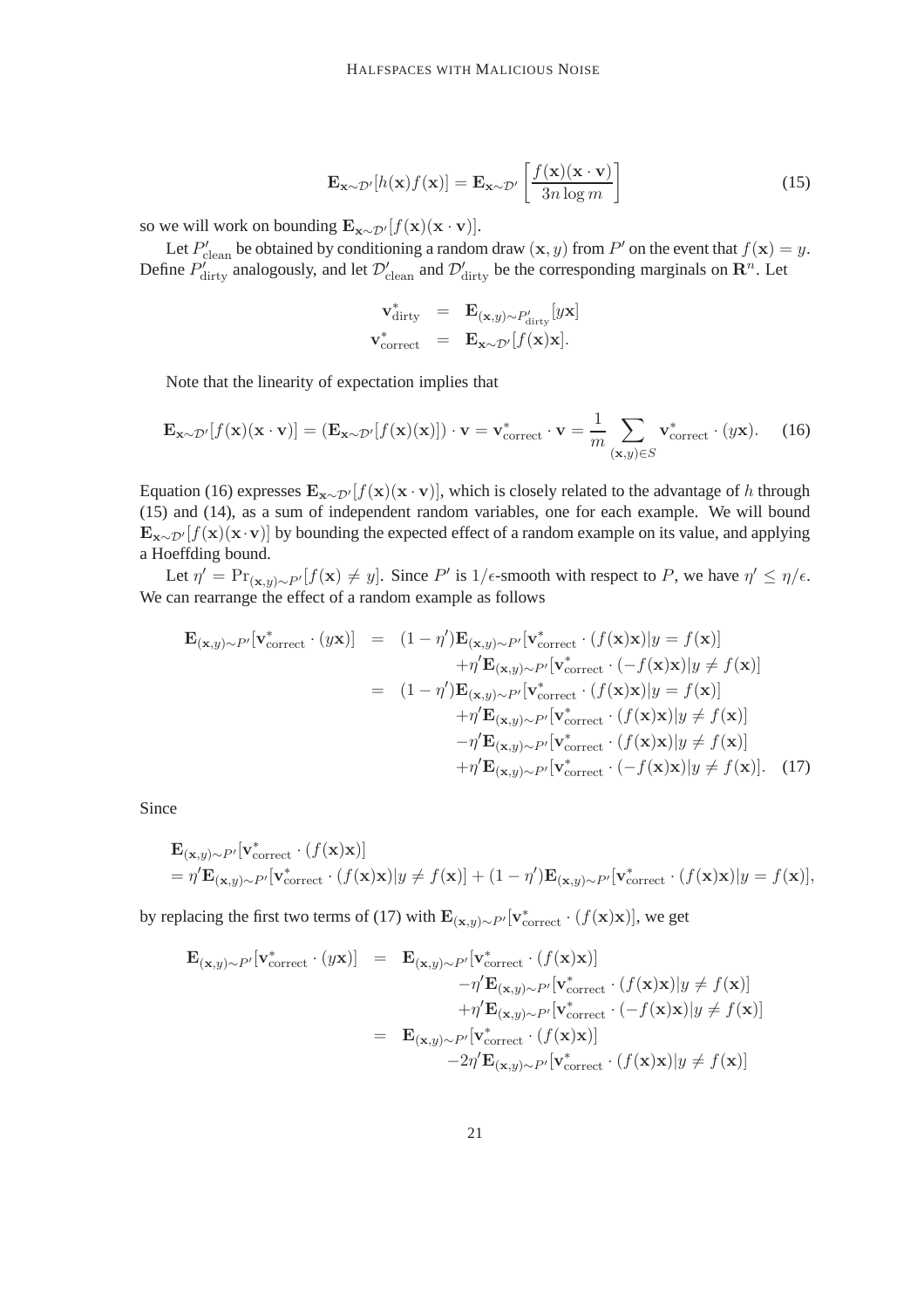Twice applying the linearity of expectation, we get

$$
\mathbf{E}_{(\mathbf{x},y)\sim P'}[\mathbf{v}_{\text{correct}}^* \cdot (y\mathbf{x})] = ||\mathbf{v}_{\text{correct}}^*||^2 - 2\eta' \mathbf{E}_{(\mathbf{x},y)\sim P'}[\mathbf{v}_{\text{correct}}^* \cdot (f(\mathbf{x})\mathbf{x})]y \neq f(\mathbf{x})] \n= ||\mathbf{v}_{\text{correct}}^*||^2 - 2\eta' \mathbf{v}_{\text{correct}} \cdot \mathbf{v}_{\text{dirty}}^* \n\geq ||\mathbf{v}_{\text{correct}}^*||^2 - 2\eta'||\mathbf{v}_{\text{correct}}^*|| \cdot ||\mathbf{v}_{\text{dirty}}^*|| \n\geq \frac{1}{2}||\mathbf{v}_{\text{correct}}^*||^2 - 4(\eta')^2||\mathbf{v}_{\text{dirty}}^*||^2,
$$

The last line follows from the fact that  $q^2 - qr \geq (q^2 - r^2)/2$  for all real q, r. So now our goals are a lower bound on  $||\mathbf{v}_{\text{correct}}^*||$  and an upper bound on  $||\mathbf{v}_{\text{dirty}}^*||$ .

We can lower bound  $||\mathbf{v}_{\text{correct}}^*||$  essentially the same way we did before, by lower bounding its projection onto the "target" normal vector u:

 $\mathbf{v}_{\text{correct}}^* \cdot \mathbf{u} = \mathbf{E}_{(\mathbf{x},y) \sim P'}[(f(\mathbf{x})\mathbf{x}) \cdot \mathbf{u}] = \mathbf{E}_{(\mathbf{x},y) \sim P'}[\text{sgn}(\mathbf{u} \cdot \mathbf{x})(\mathbf{x} \cdot \mathbf{u})] = \mathbf{E}_{(\mathbf{x},y) \sim P'}[|\mathbf{x} \cdot \mathbf{u}|] \ge \epsilon/16,$ (18)

by Lemma 16.

We upper bound  $||\mathbf{v}_{\text{dirty}}^*||$  as follows:

$$
\begin{array}{rcl} ||\mathbf{v}_{\text{dirty}}^*||^2 & = & \mathbf{v}_{\text{dirty}}^* \cdot E_{\mathbf{x} \sim \mathcal{D}_{\text{dirty}}'}[-f(\mathbf{x})\mathbf{x}] \\ \\ & = & ||\mathbf{v}_{\text{dirty}}^*|| \cdot E_{\mathbf{x} \sim \mathcal{D}_{\text{dirty}}'}\left[\left(\frac{\mathbf{v}_{\text{dirty}}^*}{||\mathbf{v}_{\text{dirty}}^*||}\right) \cdot (-f(\mathbf{x}))\mathbf{x}\right] \\ \\ & \leq & ||\mathbf{v}_{\text{dirty}}^*|| \cdot E_{\mathbf{x} \sim \mathcal{D}_{\text{arity}}'}\left[\left|\left(\frac{\mathbf{v}_{\text{dirty}}^*}{||\mathbf{v}_{\text{dirty}}^*||}\right) \cdot \mathbf{x}\right|\right] \\ \\ & \leq & ||\mathbf{v}_{\text{dirty}}^*||O(\log(1/(\eta'\epsilon))) \end{array}
$$

by Lemma 22. Thus 
$$
||\mathbf{v}_{\text{dirty}}^*|| \le O(\log(1/(\eta/\epsilon))).
$$
  
Combining this with (18) and (16) we have that

Combining this with (18) and (16) we have that if

$$
\eta' \sqrt{\log(1/(\eta'\epsilon)} \leq c\epsilon^2
$$

for a suitably small constant c, then  $\mathbf{E}_{\mathbf{x} \sim \mathcal{D}'}[f(\mathbf{x})(\mathbf{x} \cdot \mathbf{v})]$  is a sum of m i.i.d. random variables, each with mean at least  $\Omega(\epsilon^2)$ , and coming from an interval of length  $O(n \log m)$ . Applying the standard Hoeffding bound, polynomially many examples suffice for  $\mathbf{E}_{\mathbf{x} \sim \mathcal{D}'}[f(\mathbf{x})(\mathbf{x} \cdot \mathbf{v})] \ge \Omega(\epsilon^2)$ . Combining with (15) and (14) completes the proof.

#### **6. Conclusion**

Our algorithms use boosting together with a confidence-rated weak learner that perform a simple averaging of labeled examples. As shown in earlier work (Servedio, 2002, 2003) there are close connections between such an approach and the Perceptron algorithm. It seems likely that the Perceptron could be used as an alternative to boosting and averaging in our algorithms; it would be interesting to see if a Perceptron-based approach has any theoretical or empirical advantages over the algorithms we give in this paper.

More generally, there are relatively few algorithms for learning interesting classes of functions in the presence of malicious noise. We hope that our results will help lead to the development of more efficient algorithms for this challenging noise model.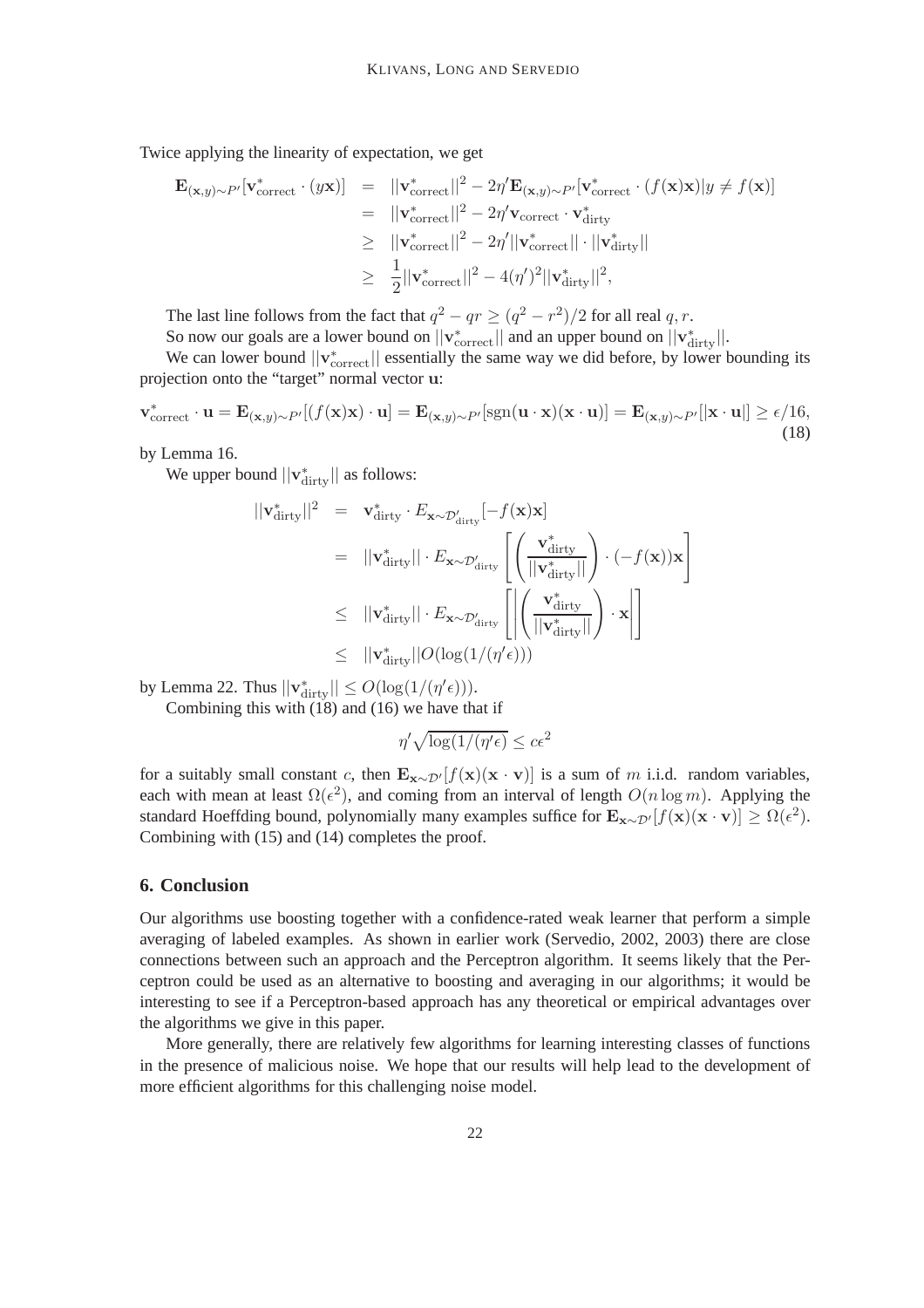As a challenge for future work, we pose the following question: do there exist computationally efficient algorithms for learning halfspaces under *arbitrary* distributions in the presence of malicious noise? As of now no better results are known for this problem than the generic conversions of (Kearns and Li, 1993), which can be applied to any concept class. We feel that even a small improvement in the malicious noise rate that can be handled for halfspaces would be a very interesting result.

# **Acknowledgement**

We are grateful to the anonymous reviewers for their comments.

# **References**

- S. Arora, L. Babai, J. Stern, and Z. Sweedyk. The hardness of approximate optima in lattices, codes, and systems of linear equations. *Proceedings of the 34th Annual Symposium on Foundations of Computer Science*, pages 724–733, 1993.
- A. Blum, A. Frieze, R. Kannan, and S. Vempala. A polynomial time algorithm for learning noisy linear threshold functions. *Algorithmica*, 22(1/2):35–52, 1997.
- A. Blumer, A. Ehrenfeucht, D. Haussler, and M. Warmuth. Learnability and the Vapnik-Chervonenkis dimension. *Journal of the ACM*, 36(4):929–965, 1989.
- S. C. Brubaker. *Extensions of Principle Components Analysis*. PhD thesis, Georgia Institute of Technology, 2009.
- N. H. Bshouty, Y. Li, and P. M. Long. Using the doubling dimension to analyze the generalization of learning algorithms. *Journal of Computer & System Sciences*, 75(6):323–335, 2009.
- J. Dunagan and S. Vempala. Optimal outlier removal in high-dimensional spaces. *J. Computer & System Sciences*, 68(2):335–373, 2004.
- V. Feldman, P. Gopalan, S. Khot, and A. Ponnuswami. New results for learning noisy parities and halfspaces. In *Proc. 47th IEEE Symposium on Foundations of Computer Science (FOCS)*, pages 563–576, 2006.
- Yoav Freund and Robert E. Schapire. Large margin classification using the perceptron algorithm. *Machine Learning*, 37(3):277–296, 1999.
- Dmitry Gavinsky. Optimally-smooth adaptive boosting and application to agnostic learning. *Journal of Machine Learning Research*, 4:101–117, 2003.
- V. Guruswami and P. Raghavendra. Hardness of learning halfspaces with noise. In *Proc. 47th IEEE Symposium on Foundations of Computer Science (FOCS)*, pages 543–552. IEEE Computer Society, 2006.
- D. Haussler, M. Kearns, N. Littlestone, and M. Warmuth. Equivalence of models for polynomial learnability. *Information and Computation*, 95(2):129–161, 1991.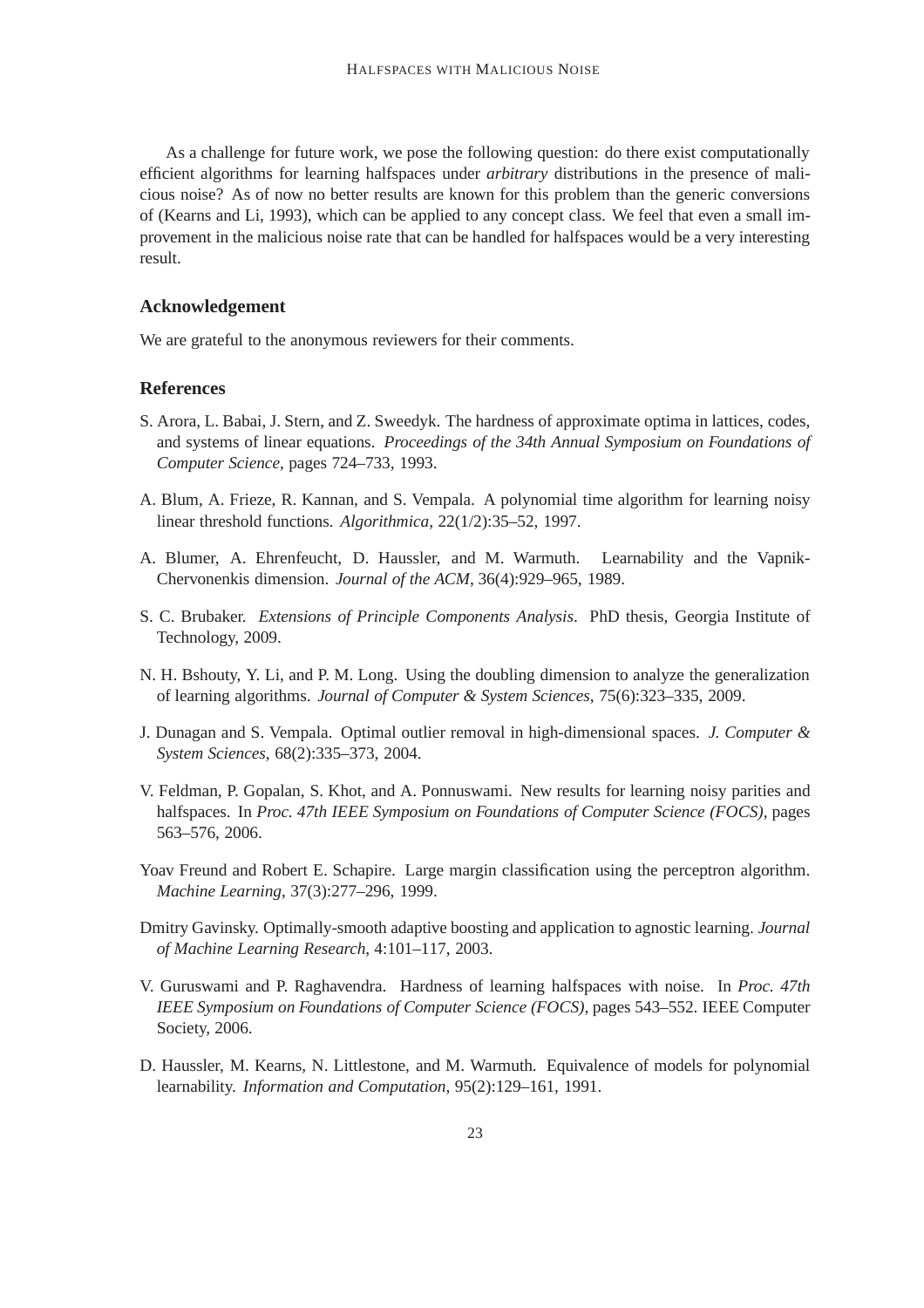- I.T. Jolliffe. *Principal Component Analysis*. Springer Series in Statistics, 2002.
- A. Kalai, A. Klivans, Y. Mansour, and R. Servedio. Agnostically learning halfspaces. *SIAM Journal on Computing*, 37(6):1777–1805, 2008.
- M. Kearns and M. Li. Learning in the presence of malicious errors. *SIAM Journal on Computing*, 22(4):807–837, 1993.
- M. Kearns, R. Schapire, and L. Sellie. Toward Efficient Agnostic Learning. *Machine Learning*, 17 (2/3):115–141, 1994.
- A. Klivans and A. Sherstov. Cryptographic hardness for learning intersections of halfspaces. In *Proc. 47th IEEE Symposium on Foundations of Computer Science (FOCS)*, pages 553–562, 2006.
- N. Littlestone. Learning quickly when irrelevant attributes abound: a new linear-threshold algorithm. *Machine Learning*, 2:285–318, 1987.
- N. Littlestone. Redundant noisy attributes, attribute errors, and linear-threshold learning using Winnow. In *Proceedings of the Fourth Annual Workshop on Computational Learning Theory*, pages 147–156, 1991.
- L. Lov´asz and S. Vempala. The geometry of logconcave functions and sampling algorithms. *Random Structures and Algorithms*, 30(3):307–358, 2007.
- W. Maass and G. Turan. How fast can a threshold gate learn? In *Computational Learning Theory and Natural Learning Systems: Volume I: Constraints and Prospects*, pages 381–414. MIT Press, 1994.
- Y. Mansour and M. Parnas. Learning conjunctions with noise under product distributions. *Information Processing Letters*, 68(4):189–196, 1998.
- A. Novikoff. On convergence proofs on perceptrons. In *Proceedings of the Symposium on Mathematical Theory of Automata*, volume XII, pages 615–622, 1962.
- D. Pollard. *Convergence of Stochastic Processes*. Springer Verlag, 1984.
- F. Rosenblatt. The Perceptron: a probabilistic model for information storage and organization in the brain. *Psychological Review*, 65:386–407, 1958.
- R. Schapire and Y. Singer. Improved boosting algorithms using confidence-rated predictions. *Machine Learning*, 37:297–336, 1999.
- R. Servedio. *Efficient Algorithms in Computational Learning Theory*. PhD thesis, Harvard University, 2001.
- R. Servedio. PAC analogues of Perceptron and Winnow via boosting the margin. *Machine Learning*, 47(2/3):133–151, 2002.
- R. Servedio. Smooth boosting and learning with malicious noise. *Journal of Machine Learning Research*, 4:633–648, 2003.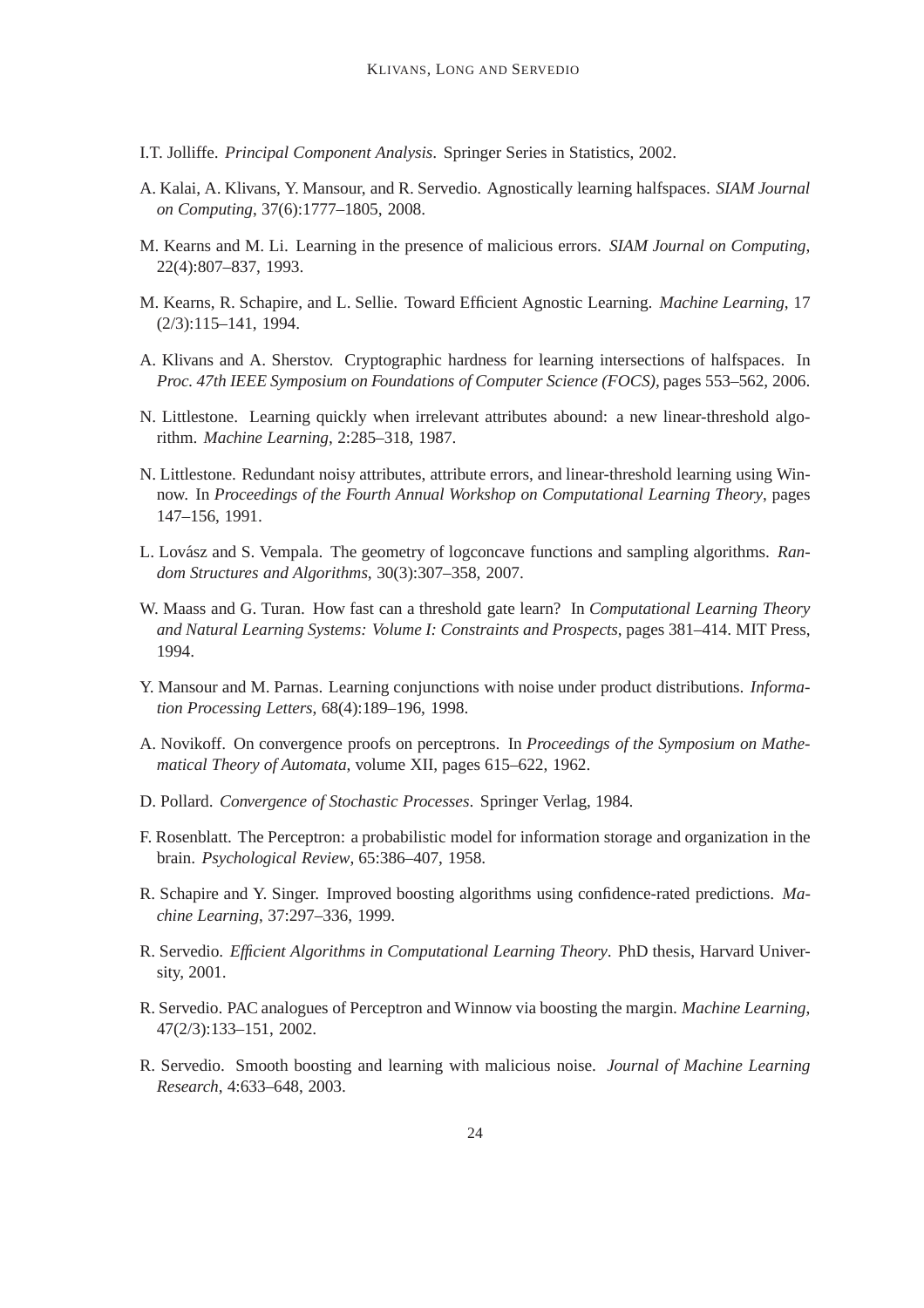- J. Shawe-Taylor and N. Cristianini. *An introduction to support vector machines*. Cambridge University Press, 2000.
- M. Talagrand. Sharper bounds for Gaussian and empirical processes. *Annals of Probability*, 22: 28–76, 1994.
- L. Valiant. Learning disjunctions of conjunctions. In *Proceedings of the Ninth International Joint Conference on Artificial Intelligence*, pages 560–566, 1985.
- H. Xu, C. Caramanis, and S. Mannor. Principal component analysis with contaminated data: The high dimensional case. *Journal of Machine Learning Research*, 2009. To appear.

# **Appendix A. Proof of Lemma 7**

Let us start with a couple of definitions and a couple of bounds from the literature.

**Definition 23 (VC-dimension)** *A set* F *of* {−1, 1}*-valued functions defined on a common domain* X shatters  $x_1, ..., x_d$  *if every sequence*  $y_1, ..., y_d \in \{-1, 1\}$  *of function values has a function* f *such that*  $f(x_1) = y_1, ..., f(x_d) = y_d$ . The VC-dimension of F is the size of the largest set shattered by F*.*

**Definition 24 (pseudo-dimension)** *For a set* F *of real-valued functions defined on a common domain X, the* pseudo-dimension *of F is the VC-dimension of*  $\{\text{sign}(f(\cdot) - \theta) : f \in F, \theta \in \mathbb{R}\}$ *.* 

**Lemma 25 ((Pollard, 1984; Talagrand, 1994))** *Let* F *be a set of real-valued functions defined on a common domain* X *taking values in* [0, 1]*, and let* d *be the pseudo-dimension of* F*. Let* D *be a probability distribution over* X. Then if  $x_1, ..., x_m$  are obtained by drawing m times independently *according to D, for any*  $\delta > 0$ *,* 

$$
\Pr\left[\exists f \in F, \frac{1}{m} \sum_{s=1}^{m} f(x_s) > E_{\mathcal{D}}[f] + c\sqrt{\frac{d + \log(1/\delta)}{m}}\right] \le \delta,
$$

*where*  $c > 0$  *is an absolute constant.* 

**Lemma 26 (see Blumer et al. (1989))** *The VC-dimension of unions of two halfspaces is*  $O(n)$ *.* 

Now, let us bound the pseudo-dimension of the class of functions that we need.

**Lemma 27** Let  $F_n$  consist of the functions f from  $\mathbb{R}^n$  to  $\mathbb{R}$  which can be defined by  $f(\mathbf{x}) = (\mathbf{a} \cdot \mathbf{x})^2$ *for some*  $\mathbf{a} \in \mathbb{R}^n$ . The pseudo-dimension of  $F_n$  is at most  $O(n)$ .

*Proof.* According to the definition, the pseudo dimension of  $F_n$  is the VC-dimension of the set  $G_n$ of  $\{-1, 1\}$ -valued functions  $g_{a,\theta}$  defined by  $g_{a,\theta}(\mathbf{x}) = \text{sign}((\mathbf{a} \cdot \mathbf{x})^2 - \theta)$ . Each  $g_{a,\theta}$  is equivalent to an OR of two halfspaces:

$$
\mathbf{a} \cdot \mathbf{x} \ge \sqrt{\theta} \quad \text{OR} \quad (-\mathbf{a}) \cdot \mathbf{x} \ge \sqrt{\theta}
$$

Thus the VC-dimension of  $G_n$  is at most the VC-dimension of the class of all ORs of two halfspaces. Applying Lemma 26 completes the proof.

Applying Lemmas 25 and 27, we obtain Lemma 7.